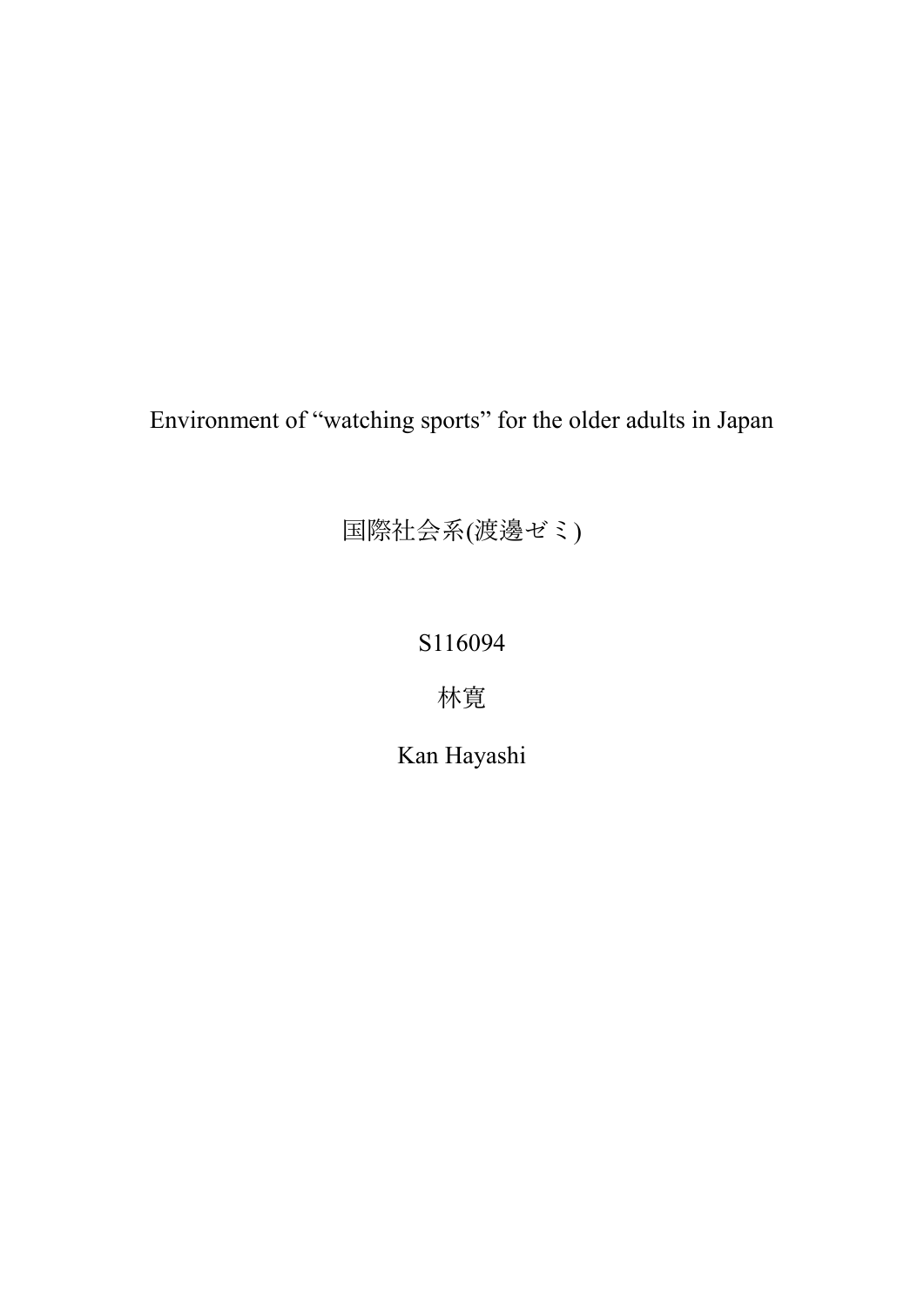### **Abstract**

### **Environment of "watching sports" for the older adults in Japan**

Aim: The purpose of this paper is to investigate whether there is an environment in which the older adults can actively watch sports. Methods: A questionnaire (14 questions in total) was conducted on 85 older adults aged 60 and over living in Nagoya, Japan. Results: In the question of the frequency of "watching sports" on TV and through media, 25 respondents (31.6%) answered "once a month". In the question of the frequency of "watching sports" at stadiums and gymnasiums, 38 respondents (47.5%) answered "never". In the degree of satisfaction of "watching sports" on TV and through media, "satisfied" and "slightly satisfied" were the most popular answer (32.1%). In the degree of satisfaction of "watching sports" at stadiums and gymnasiums, "be more of satisfied" was the most popular answer (27.9%). Conclusion: The survey found that if there was an environment where older adults could watch sports, they would watch sports. Moreover, many older adults were satisfied with "watching sports", thus, measures are needed to reduce the risk of going out for the older adults.

# 日本の高齢者にとっての「観るスポーツ」の環境

目的:本研究の目的は、高齢者が能動的にスポーツを観ることが出来る環境が整備されているかを調査す ることである。 方法:日本の名古屋に住む 60 歳以上の 85 人の高齢者にアンケート調査(全 14 問)を 実施した。 結果:テレビやメディアでのスポーツ観戦の頻度の質問では、最多の 25 人 (31.6%)の回 答者が「月に一回」と回答した。 一方で、スタジアムや体育館でのスポーツ観戦の頻度の質問では最多 の 38 人 (47.5%) の回答者が「全く観ない」と回答した。 テレビやメディアでのスポーツ観戦の満足 度は「満足」と「やや満足」が並んで最多であった(32.1%)。 スタジアムや体育館でのスポーツ観戦 の満足度は「どちらかと言えば満足」が最多であった(27.9%)。 考察:高齢者にとってスポーツを観 ることができる環境があれば、彼らはスポーツを観るということがこの調査から分かった。 また、多く の高齢者はスポーツを観ることに満足していたので、高齢者にとっての外出のリスクを軽減するための 対策が必要だ。

#### **Entorno de "ver deportes" para adultos mayores en Japón**

Objetivo:El propósito de este documento es investigar si existe un entorno en el que los adultos mayores puedan ver deportes activamente en la actualidad. Métodos: Se realizó un cuestionario (14 preguntas en total) a 85 adultos mayores de 60 años o más que viven en Nagoya, Japón. Resultados: En la cuestión de la frecuencia de "ver deportes" en la TV y en los medios de comunicación, 25 encuestados (31.6%) respondieron "una vez al mes". En la pregunta de la frecuencia de "ver deportes" en estadios y gimnasios, 38 encuestados (47.5%) respondieron "nunca". En el grado de satisfacción de "ver deportes" en la TV y en los medios de comunicación, "satisfechos" y "ligeramente satisfechos" fueron la respuesta más popular (32.1%). En el grado de satisfacción de "ver deportes" en estadios y gimnasios, "estar más satisfecho" fue la respuesta más popular (27.9%). Conclusión: La encuesta encontró que si hubiera un ambiente donde los adultos mayores pudieran ver deportes, ellos verían deportes. Además, muchos adultos mayores estaban satisfechos con "ver deportes", por lo tanto, se necesitan medidas para reducir el riesgo de salir para los adultos mayores.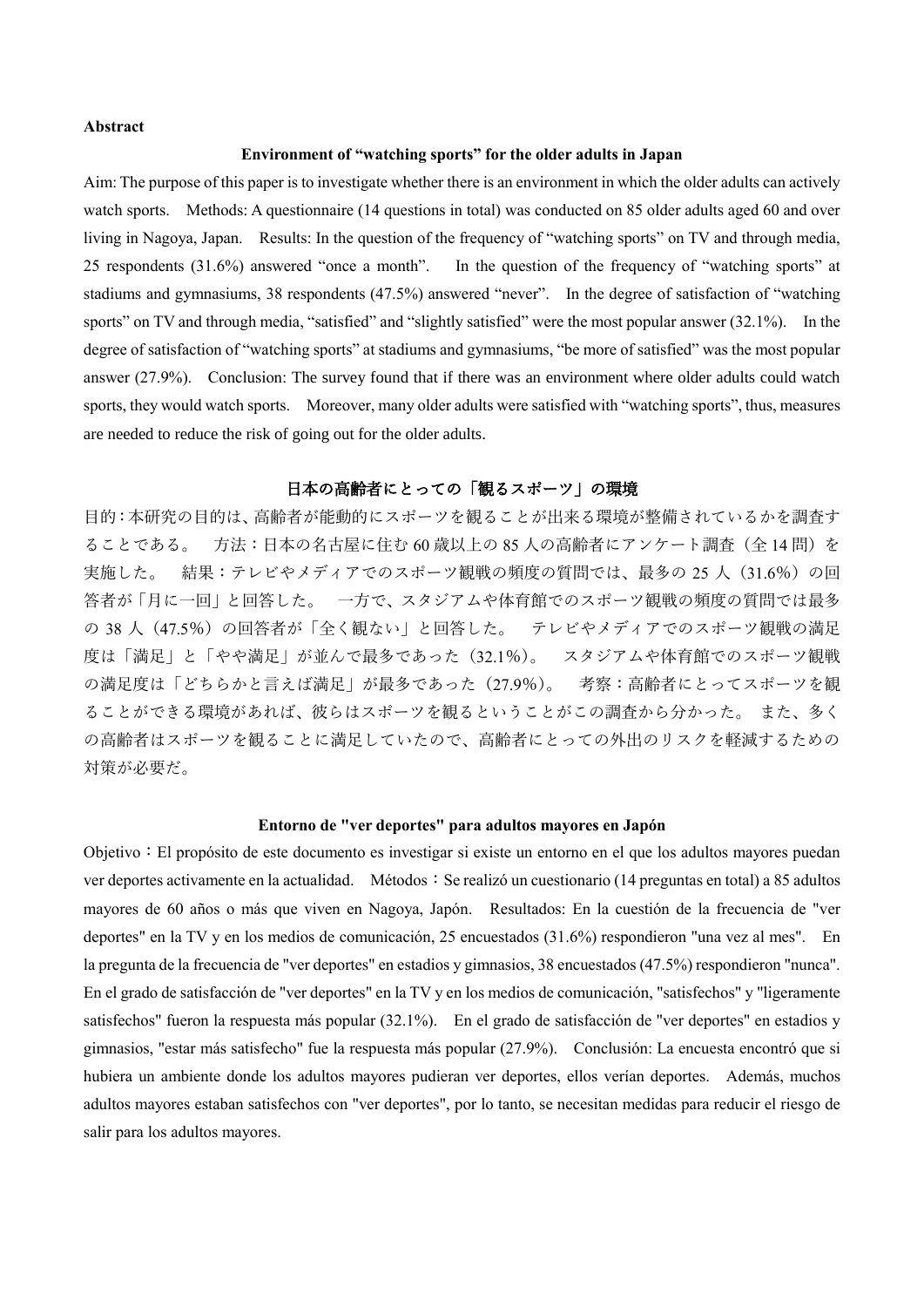#### **Introduction**

In recent years, the older population has been increasing around the world. In particular, comparing the proportion of the older adults in the total population in 2018, Japan (28.1%) is the highest in the world (Ministry of Internal Affairs and Communications Statistics Bureau, 2018). On the authority of the data of the Statistics Bureau, the Ministry of Internal Affairs and Communications, the population aged 65 and over (the old age population) is 35.75 million (28.3% of the total population) by the definite value of April 1, 2019 (Ministry of Internal Affairs and Communications Statistics Bureau, 2019). Furthermore, the number of older people aged 65 and over is expected to reach 36.57 million in 2025 and its peak in 2042 (38.87 million) (Ministry of Health, Labor and Welfare, 2018) in Japan.

Moreover, fifty-six years after having organized the Olympic Games, the Japanese capital will be hosting a Summer edition for the second time, from 24 July to 9 August 2020 (International Olympic Committee, 2019). Therefore, the hosting of the Olympic has various effects and influences on the host city and nation. There are tangible effects and impacts along with Olympics such as economic effects, tourism and infrastructure development. In addition, there are intangible effects and influences brought by sports promotion, sports policy and education, and the event experience of the Olympic (Masumoto, Honma, 2014). The economic ripple effect of the 2020 Tokyo Olympics is expected to be 13,820.0 billion yen (Ministry of Economy, Trade and Industry, 2016). Therefore, creating relationships between the 2020 Tokyo Olympics and many people is very meaningful in order to further increase the economic ripple effect of the Tokyo Olympics and achieve the Olympic legacy.

In addition, the emphasis on people (people who do, people who watch, and people who support) is the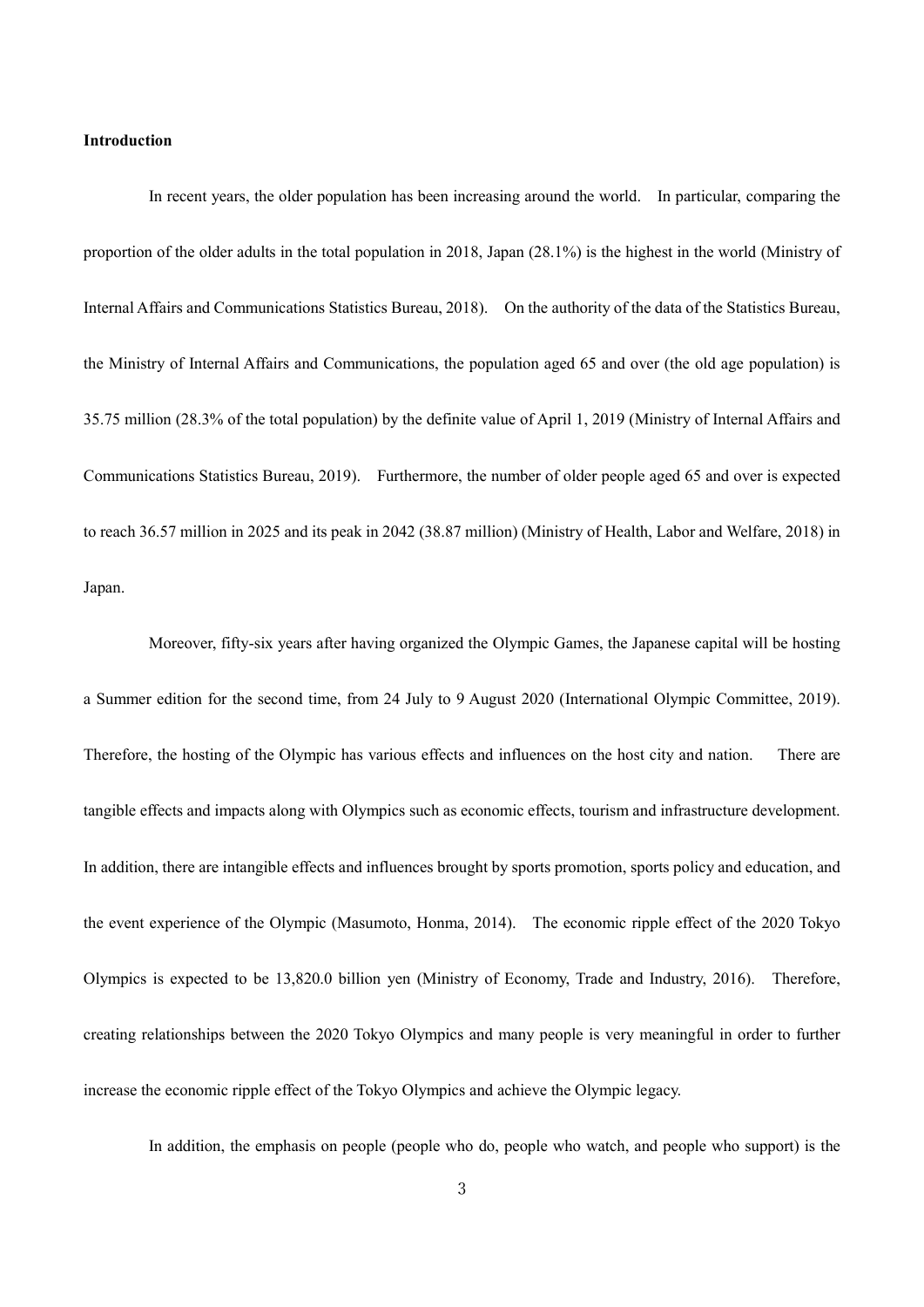basic concept of the sports nation strategy (Ministry of Education, Culture, Sports, Science and Technology, 2011). Being happy and enriched through sports is one of the rights which is ensured for everyone (Ministry of Education, Culture, Sports, Science and Technology, 2011). This paper focuses on "watching sports", but it also investigates "doing sports" and "supporting sports".

Regarding the Japanese sports market, the size of the Japanese sports market in 2002 (approximately 7 trillion yen) was retail (approximately 1.9 trillion yen), sports facilities (approximately 3.3 trillion yen), entertainment and broadcasting (approximately 1.8 trillion yen). In 2012, the size of the market (approximately 5.5 trillion yen) was retail (approximately 1.7 trillion yen), sports facilities (approximately 2.1 trillion yen), entertainment and broadcasting (approximately 1.7 trillion yen). From 2002 to 2012, retail sales (-0.2 trillion yen) and sports facilities industry (-1.2 trillion yen) decreased, and entertainment / broadcasting are almost flat (Japan Sports Agency and Ministry of Economy, Trade and Industry, 2016). In 2018, the US sports market is approximately US \$ 130 billion (approximately 14.4 trillion yen), the largest in the world (Japan External Trade Organization, 2019). Hence, Japan's sports industry is smaller than other developing countries. In Japan, further development of the sports industry is indispensable, and participation of the older adults, whose population is increasing, must help the Japan's sports industry. Therefore, this paper investigates the interest of older adults in sports.

Moreover, Oda (2001) reported that only a few respondents answered "within 1 hour" including "never watch" for the question about watching time of TV. Over 90% of the older adults watched TV for more than 2 hours a day, and approximately 20% of respondents exceeded 6 hours. Some respondents watched it for more than 8 hours. The most common was "within 3 hours", accounting for approximately 20% of the total. Next, "within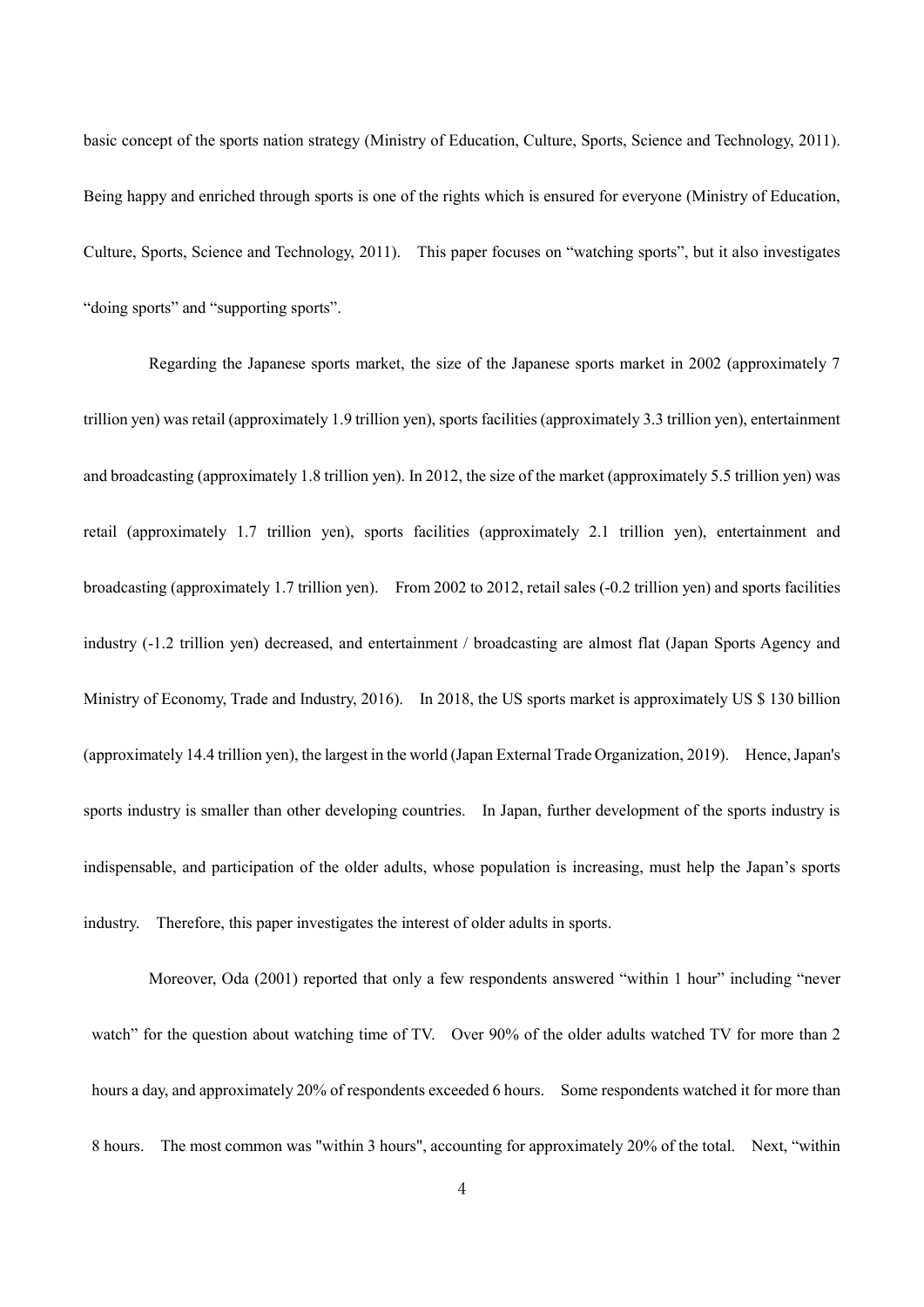4 hours" and "within 5 hours" were each about 17%. Approximately half of the older adults watched over 4 hours. Furthermore, there is a paper that analyzed the program organization of terrestrial broadcasting stations (11 channels) and BS digital broadcasting stations (8 channels) by genre, using the program table data for 8 weeks in 2010. The total broadcast time ratio of sports was 7.399% out of 20 genres (The sixth of 20 genres) (Asai, 2011). Therefore, TV can be a medium for "watching sports" for the older adults.

The data from the Ministry of Land, Infrastructure, Transport and Tourism (2017) showed the outing characteristics of the older adults. In households including the older adults, the composition of "single households" and "households with a couple" has been increasing in recent years. The number of cases in which older adults have to move on their own for activities necessary for daily life has been increasing, and it is necessary to secure the means of transportation for older adults. In addition, the number of driver license holders over the age of 65 is on the rise, and the number of self-returned licenses has been increasing rapidly in recent years. The annual income of older adults is about 2.5 million yen lower than the average of all households, and many older adults receive pensions and other benefits. The going-out rate of the older adults is low compared to non-older adults. In addition, the older adults without a driver license is much lower than the other ages. Thus, the older adults are getting harder to go out by themselves.

From these social backgrounds, the question arises: how much do older adults really participate in watching sports via TV and other ways? Therefore, the purpose of this paper is to investigate whether there is an environment in which the older adults can actively watch sports at present. To investigate it, this paper asked the older adults about the frequency and satisfaction of "watching sports", and the kinds of sports that they watch on TV/ through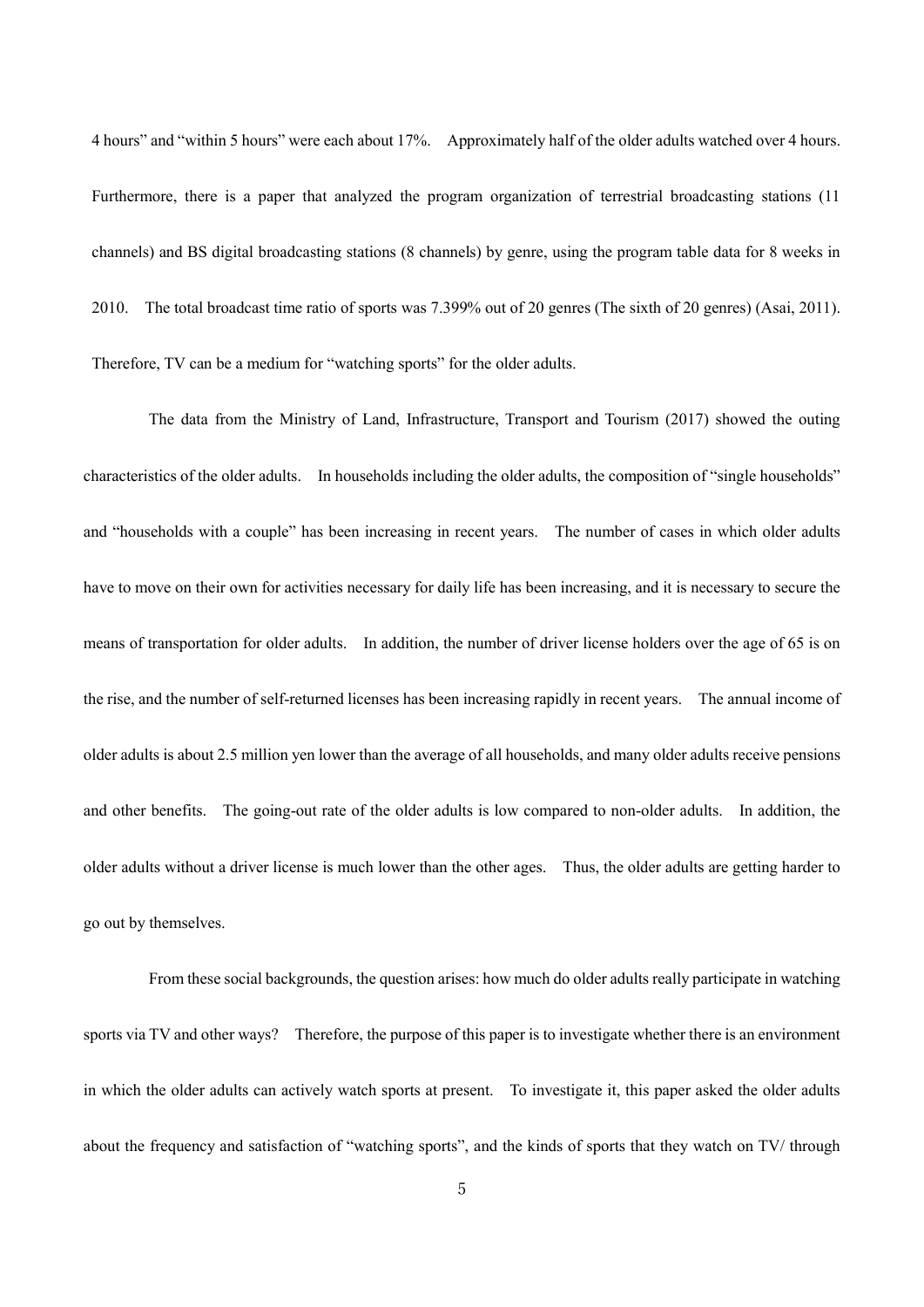media such as live streaming service and movies on internet and at stadiums/ gymnasiums. In addition, one of the purposes of this paper is to investigate the relationship between "watching sports" and "doing/ supporting sports".

The hypothesis of this paper wasthat the frequency of watching sports on TV and through media is expected to be high, based on the length of TV viewing time of older adults and the data of the broadcast time ratio of sports programs. On the other hand, the frequency of watching sports at stadiums and gymnasiums is expected to be lower due to the current situation of older adults going out.

Furthermore, according to the research of Mochizuki et al. (2013), "having experience of sports and exercise" affects the contact with sports information. Therefore, it can be expected that the frequency of "doing sports" increases as the frequency of "watching sports" increases.

### **Materials and Methods**

The subjects of this study were 85 older adults (males and females) living around Nagoya, Japan. The research period was from October 2018 to April 2019, and a questionnaire survey was used in this study. The questionnaire was sent to 85 older adults on January 29, 2018.

The contents of this questionnaire were consisted 14 questions in total (Figs. 1-4). As details of the contents of this survey, first of all, this questionnaire asked respondents about the frequency, the degree of satisfaction of "watching sports" and the kinds of sports that respondents watch at stadiums and gymnasiums. Then, this questionnaire asked respondents about the frequency of "doing sports" and whether respondents participated in "supporting sports" or not. In the question of frequency of "watching sports" (Question no.1 and 6), this paper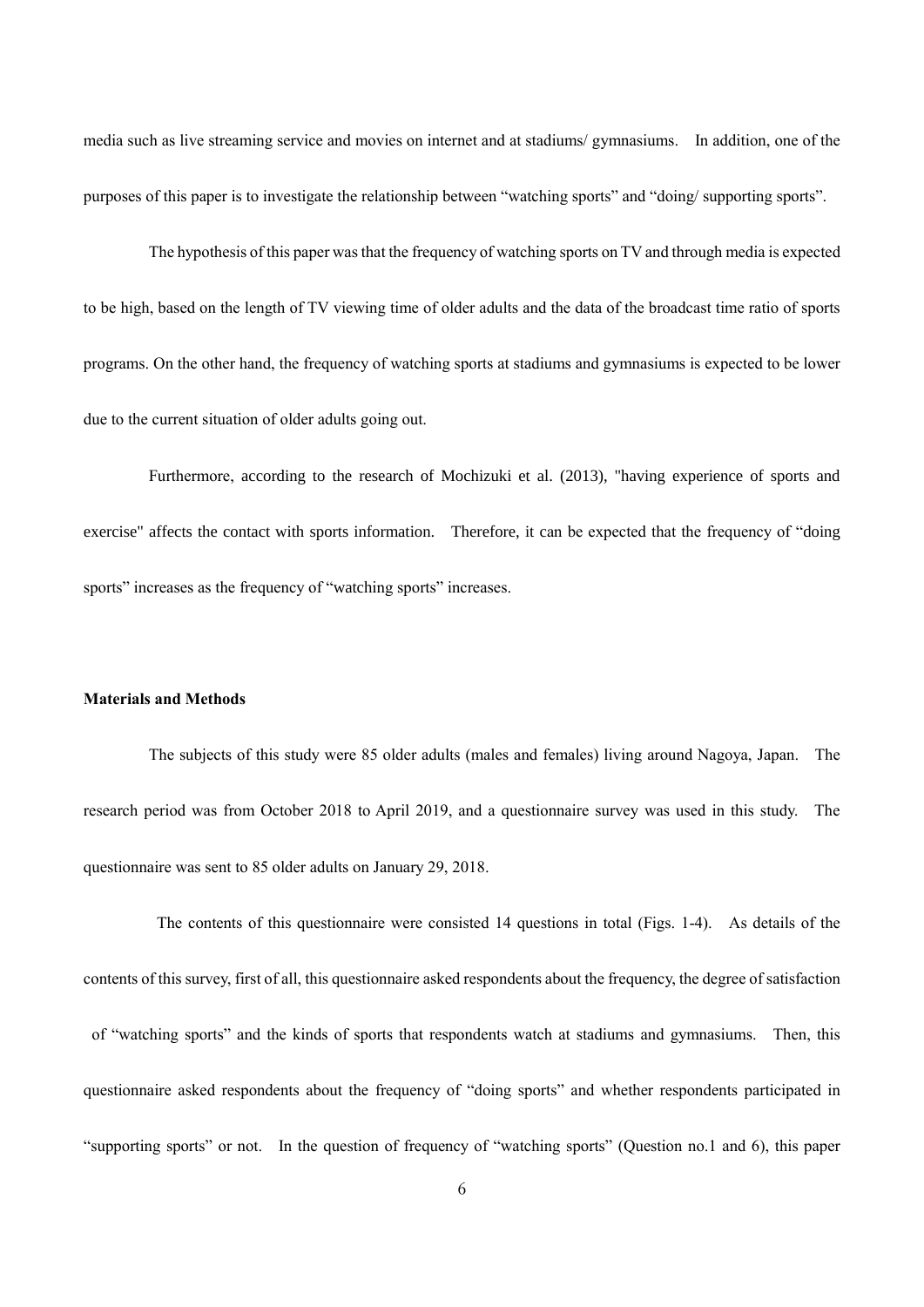

**Figure 1.** The questionnaire for survey (English annotation) January 29th, 2018

A questionnaire about "watching Sports"

Please cooperate with this questionnaire.

\*We will not use this questionnaire only for research purposes.

Please send it back using the enclosed envelope for returning

Kan Hayashi Junior, School of International Liberal Studies, Chukyo University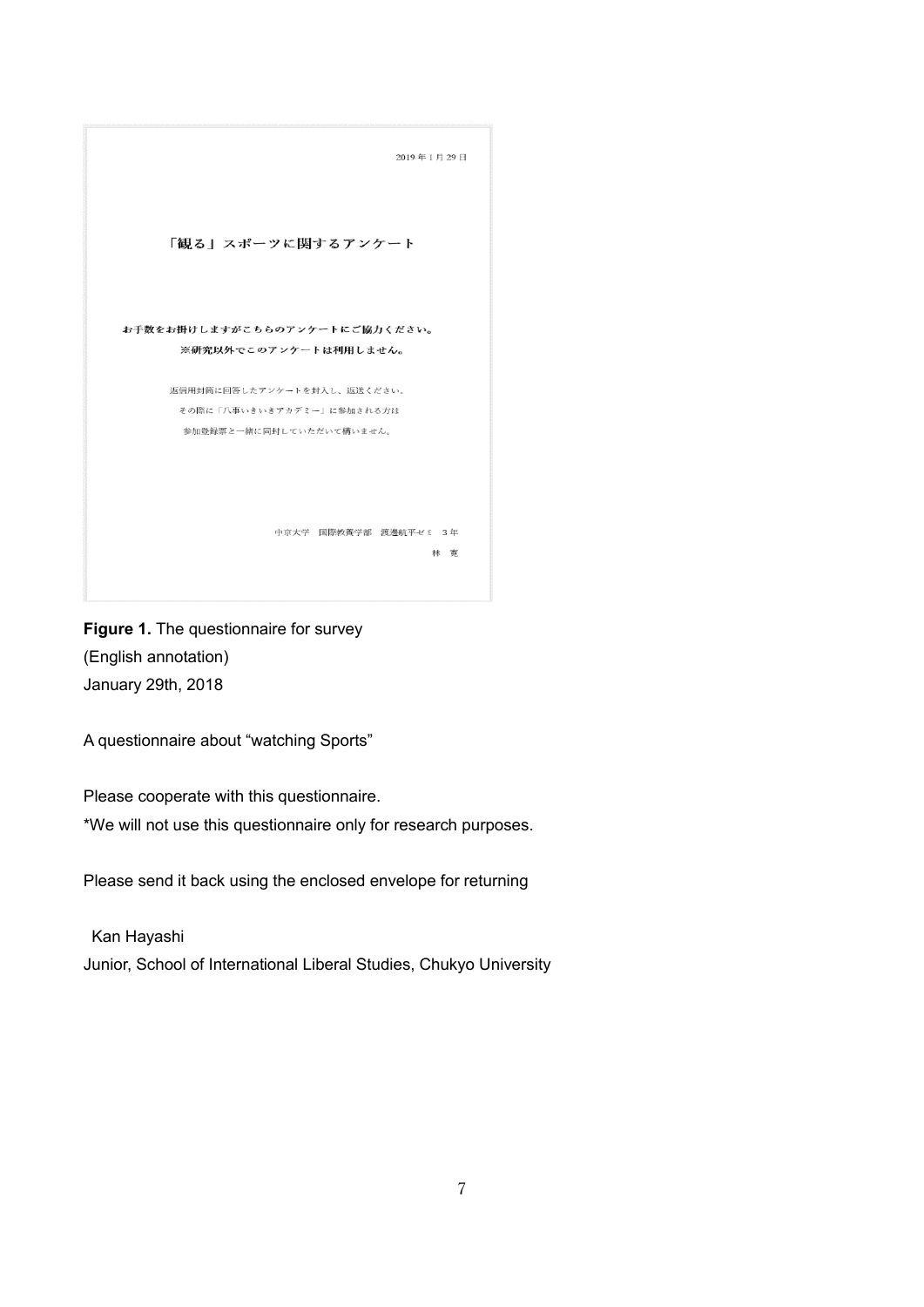```
(1) テレビなどのメディアでの「観る」スポーツ
*こちらの「観る」スポーツとはテレビや動画、ラジオなどにおける「観る」となりま
す。競技をテレビで観たときのことについてのアンケートになります。バラエティ番組の
スポーツやニュース番組のスポーツハイライトは含みません。
例:プロ野球・甲子園・相撲・駅伝・ゴルフ・格闘技など
 1 「観る」スポーツの頻度で、最も近いところに○をしてください
  毎日・一週間に一回・月に一回・半年に一回・年に一回・全く観ない
 2 「観る」スポーツの満足度で、最も近いところに○をしてください
  満足・やや満足・どちらかと言えば満足・どちらかと言えば不満・やや不満・不満
 3 満足・やや満足・どちらかと言えば満足、と回答された方は、
 下のカッコにその理由を回答ください
 4 不満・やや不満・どちらかと言えば不満、と回答された方は、
 下のカッコにその理由を回答ください
  \left(\lambda5 よく「観る」スポーツの競技を1つ、下のカッコ内に回答ください
  \epsilon\mathbf{v}
```
**Figure 2.** The questionnaire for survey

(English annotation)

① The questionnaire is about "watching sports" on TV and through media. Variety shows on sports, sports news and game highlights are not included.

Example: baseball, sumo, ekiden, golf,

1, Circle the nearest place with your frequency of "watching sport".

Daily・Once a week・Once a month・Once a half year・Once a year・Never

- 2, Circle the nearest place with your degree of satisfaction of "watching sports" Satisfied・Slightly satisfied・Be more of satisfied・Be more of dissatisfied・Slightly dissatisfied・Dissatisfied
- 3, If you answered "Satisfied", "Slightly satisfied" and "Be more of satisfied", please write the reason below.  $($

4, If you answered "Dissatisfied", "Slightly dissatisfied" and "Be more of dissatisfied", please write the reason below.

```
(5, Please answer one sport you often watch in the brackets below.
(
```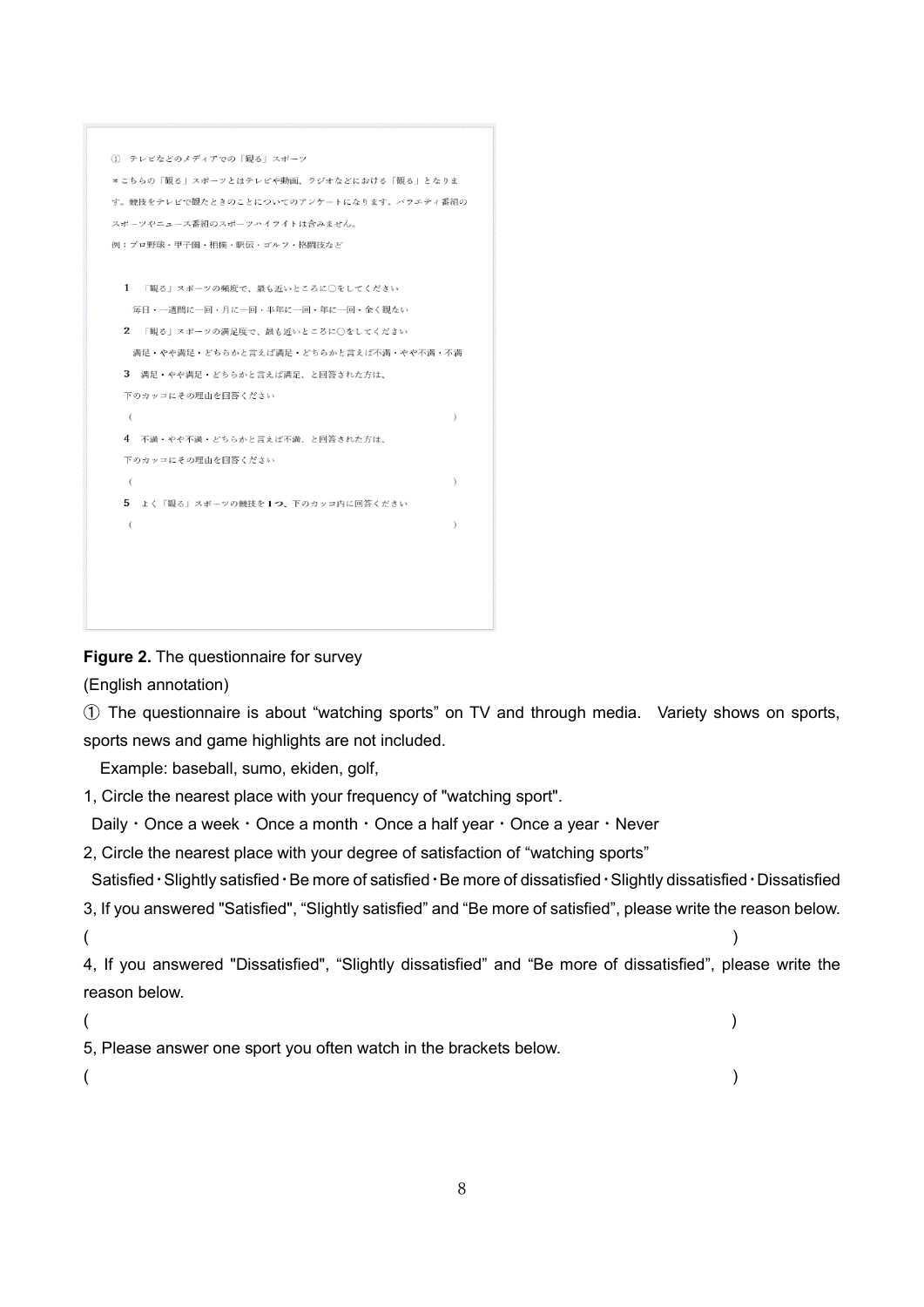```
2 スタジアムや競技場などで「観る」スポーツ
* こちらの「観る」スポーツは、スタジアムや競技場などの現地でのスポーツ観戦のこと
です。
例:ナゴヤドームでの観戦、体育館での子供たちのスポーツ応援など
  6 「観る」スポーツの頻度で、最も近いところに○をしてください
  毎日・一週間に一回・月に一回・半年に一回・年に一回・全く観ない
 7 「観る」スポーツの満足度で、最も近いところに○をしてください
  満足・やや満足・どちらかと言えば満足・どちらかと言えば不満・やや不満・不満
  8 満足・やや満足・どちらかと言えば満足、と回答された方は
 下のカッコ内にその理由を回答ください
                                         Y.
  9 不満・やや不満・どちらかと言えば不満、と回答された方は
 下のカッコ内にその理由を回答ください
                                         \lambda10 よく「観る」スポーツの競技を1つ、下のカッコ内に回答ください
  \left(\lambda
```
# **Figure 3.** The questionnaire for survey

(English annotation)

② The questionnaire is about "watching sports" at stadiums and gymnasiums.

Example: watching games at the Nagoya Dome, children's games at the gymnasium.

6, Circle the nearest place with your frequency of "watching sport".

Daily・Once a week・Once a month・Once a half year・Once a year・Never

7, Circle the nearest place with your degree of satisfaction of "watching sports"

Satisfied・Slightly satisfied・Be more of satisfied・Be more of dissatisfied・Slightly dissatisfied・Dissatisfied

```
8, If you answered "satisfied", "Slightly satisfied" and "Be more of satisfied", please write the reason below.
(
```
9, If you answered "Dissatisfied", "Slightly dissatisfied" and "Be more of dissatisfied", please write the reason below.

```
(10, Please answer one sport you often watch in the brackets below.
(
```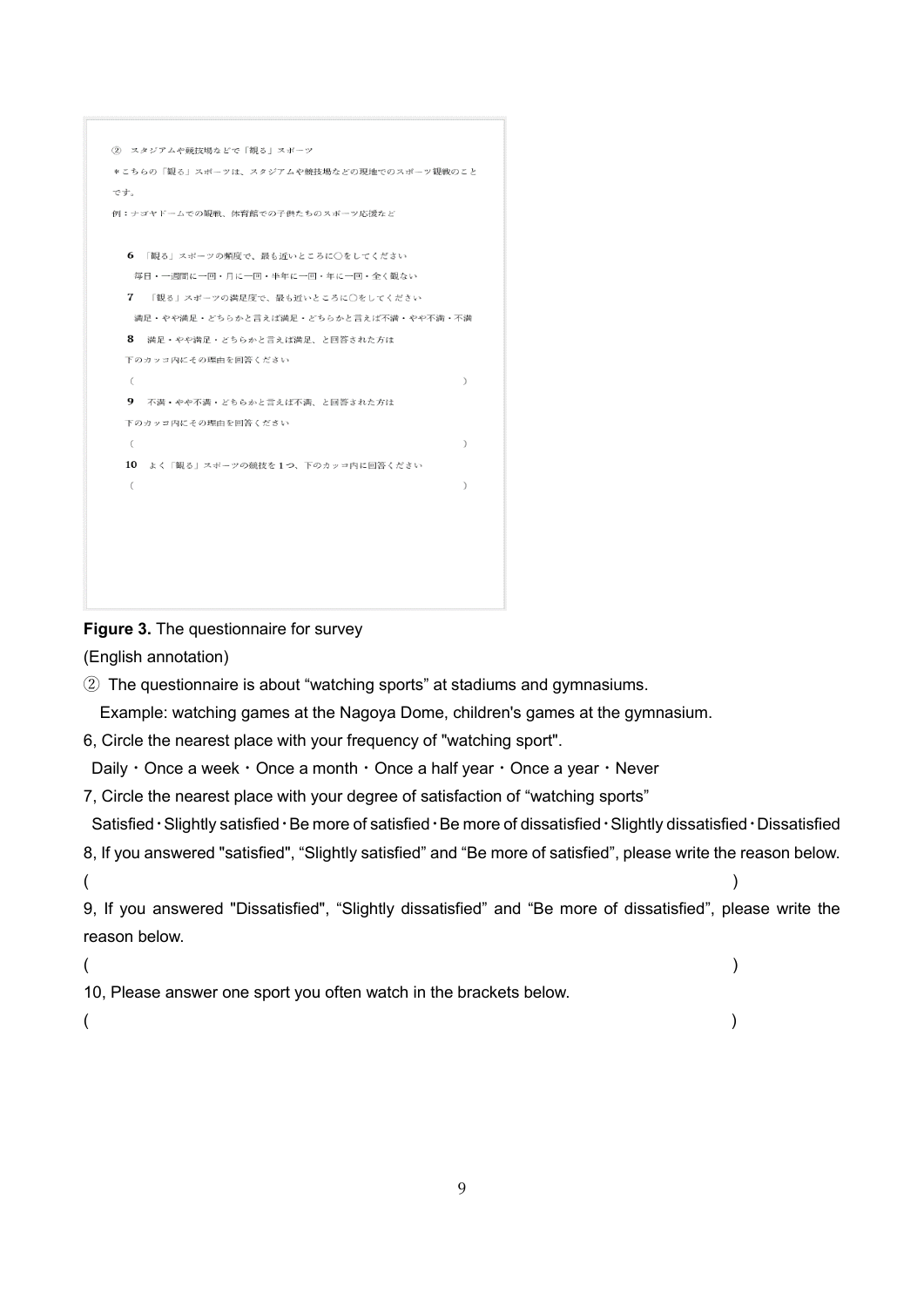```
3 「する」「支える」スポーツ
*「観る」人以外にも「する」人や「支える」人としてのスポーツがあります。
(文部科学省がスポーツ立国戦略として設定した三要素)
「する」人→その名の通りスポーツをする人のこと
「支える」人→スポーツのボランティア活動や指導者、子供たちの保護者としてなどでス
ポーツを支える人のこと
 11 「する」スポーツの頻度で、最も近いところに○をしてください
  毎日・一週間に一回・月に一回・半年に一回・年に一回・全くしない
 12 よく「する」スポーツを1つ、下のカッコ内に回答ください
  \epsilon\lambda13 「支える」スポーツをしたことがありますか
  \Box it\veeローいいえ
 14 その時の支えるスポーツの活動内容を下のカッコ内に回答ください
  \epsilon\mathcal{L}☆アンケートのご協力ありがとうございました。
```
# **Figure 4.** The questionnaire for survey

(English annotation)

③ The questionnaire is about "doing sports" and "supporting sports".

In addition to "watching" people, "doing" and "supporting" people are the three elements of the sports nation strategy set by the Ministry of Education, Culture, Sports, Science and Technology.

"Doing sport"  $\rightarrow$  This means people who do sports.

"Supporting sports"  $\rightarrow$  This means people who support as a volunteer, coach and parents.

11, Circle the nearest place with your frequency of "doing sport".

Daily・Once a week・Once a month・Once a half year・Once a year・Never

12, Please answer one sport you often do in the brackets below.

 $($ 

13, Have you ever participated in "supporting sports"?

- □ Yes
- □ No

14, Please answer the activity details of "Supporting Sports" in the brackets below.

 $($ 

 $\chi$ Thank you for your cooperation in the questionnaire.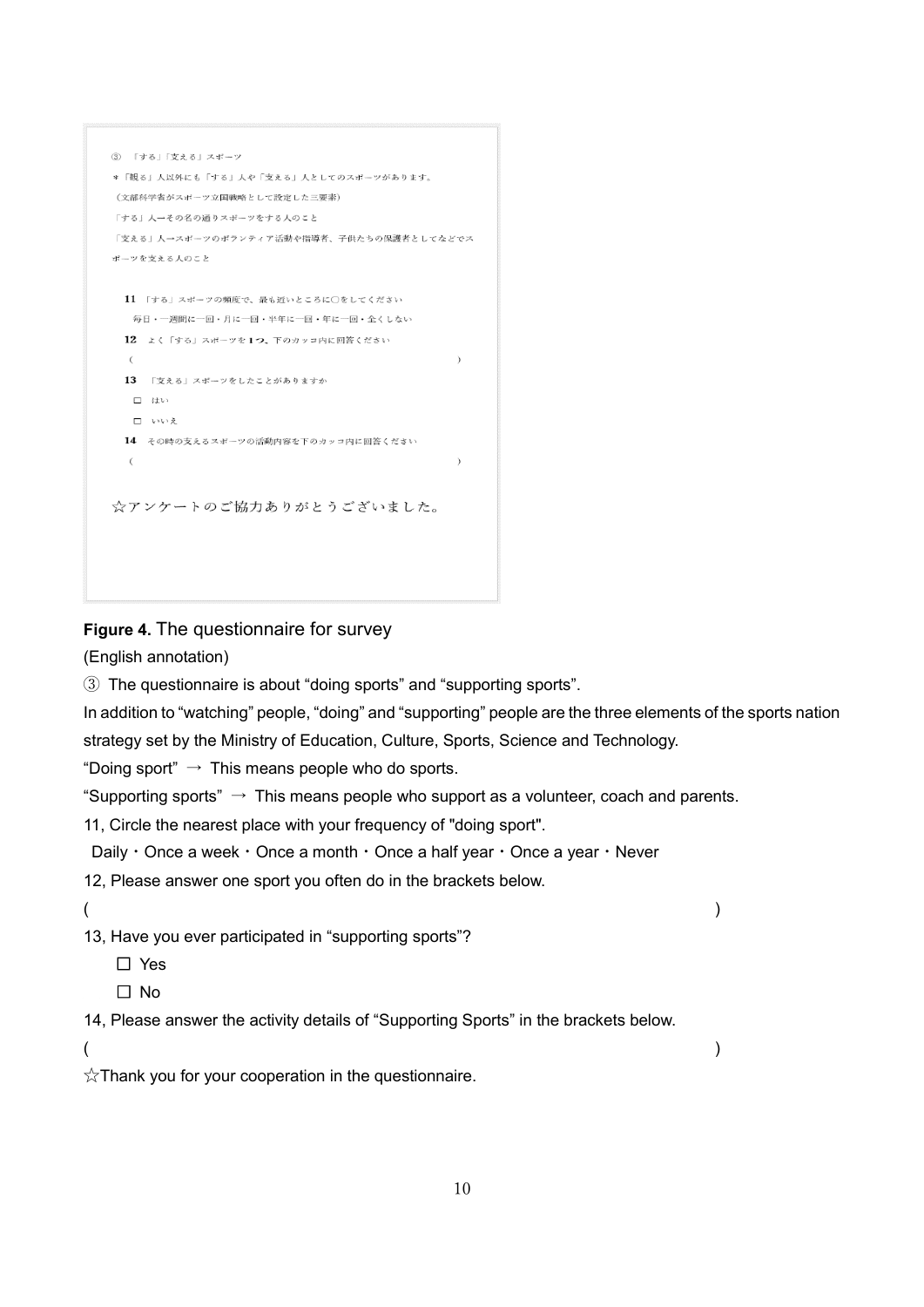separated the choices into "every day  $\cdot$  once a week  $\cdot$  once a month  $\cdot$  once a half year  $\cdot$  once a year  $\cdot$  never". The reason for this division is that major sports events in Japan are held throughout the year (NPB, 2019). In addition to that, it was separated in order from "Once a year" to make it easier for older adults to answer. In the question of the degree of satisfaction of "watching sports" (Question no.2 and 7), this paper equally separated the options from "satisfied" to "dissatisfied" into 6 parts. The reason why question numbers 3, 4, 8 and 9 were added to the questionnaire was because the reason for the degree of satisfaction of "watching sports" for the older adults was necessary. Question number 5, 10 and 12 were added to the questionnaire to investigate the sports of interest to the older adults. Question number 11 was assigned to six options to match question number 1 and 6. Question numbers 13 and 14 were added to the questionnaire to investigate the "supporting sports" experience and activities of the older adults. Furthermore, this paper analyzed the relationship between the frequency of "watching sports" and the frequency of "doing sports", and the relationship between the frequency of "watching sports" and the experience of "supporting sports".

To quantify the results of questionnaire, percentages for number of each answer for each question were calculated in this study. In this paper, the second decimal place is rounded off.

## **Results**

The total number of respondents of the questionnaire was 85 including 20 male, 50 female and 15 unidentified. To summarize the questionnaire results, in the question of the frequency of "watching sports" on TV and through media, 25 respondents (31.6%) answered "once a month", which was the most popular answer. Then,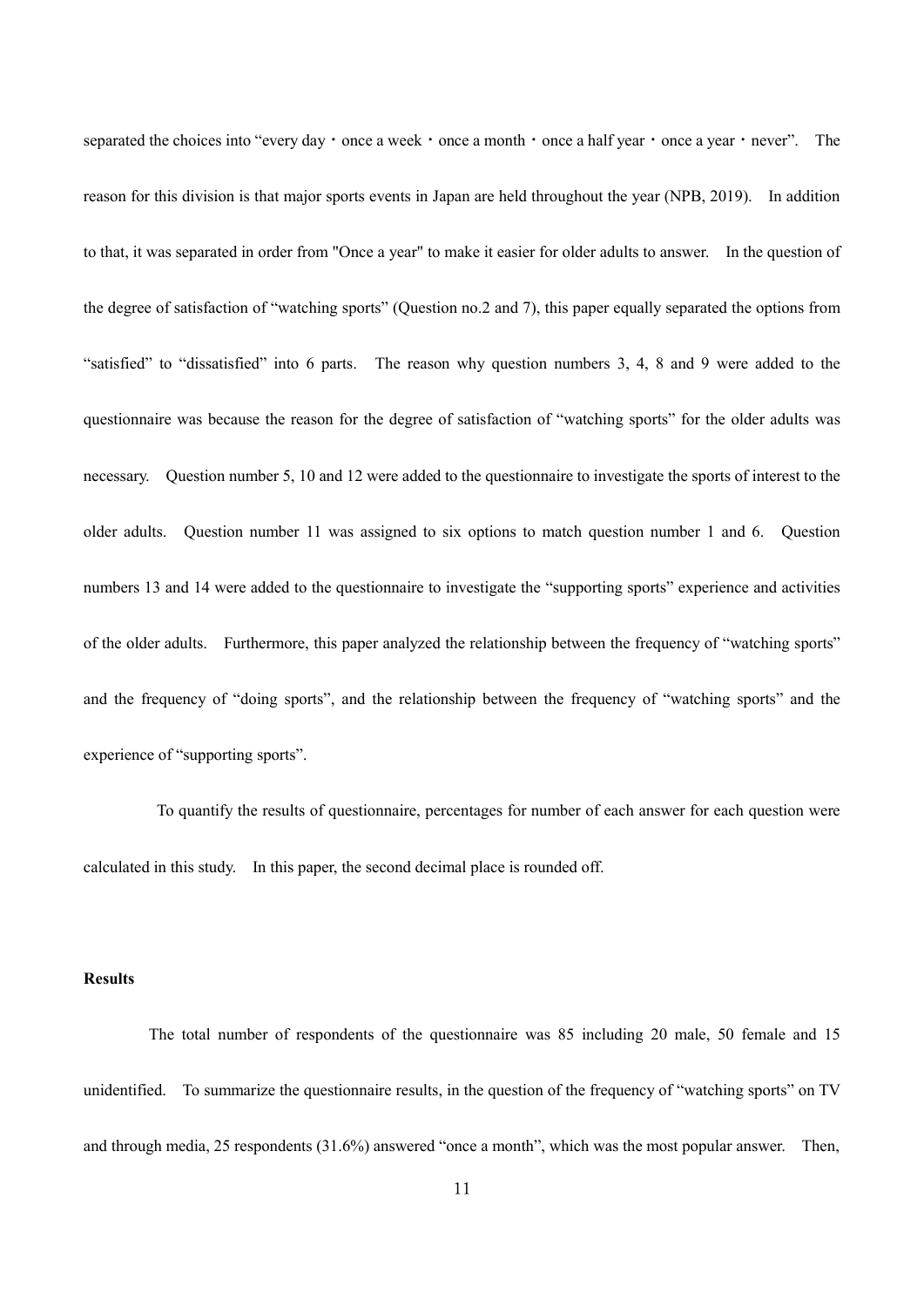24 people (30.4%) answered, "every day" (Table. 1).

Regarding the question of the degree of satisfaction of "watching sports" on TV and through media, "satisfied" and "slightly satisfied" were the most popular answer (32.1%). Then, 25 respondents (30.9%) answered "be more of satisfied" (Table. 2).

The following opinions are the reasons why respondents answered "satisfied", "slightly satisfied" and "be more of satisfied" of "watching sports" on TV and through media.

・It was fun even if I can't play sports ・"Watching sports" gives me the spirit of fighting

・The whole body fighting, powerful, great teamwork ・I get satisfaction

• Team strength, tactic • I understand the game • I can watch the game all the time on NHK BS1

・Easy to understand with commentaries and replays ・I can watch the points on the big screen

・I am impressed by the greatness of stamina and desperate effort ・I can watch the topic sports

・I am impressed by the seriousness of sports and great performance

• The players are committed to fair play • Beautiful posture, glide with great form

・A female tennis player won and I was looking forward to watching her playing on TV

・The effort is great ・I can watch techniques that I can't do

• I can watch the points in a short time • Video and commentary

• Slow playback • Just watching is fun • I want to do the sport that I watched on TV

• Pounding feeling, feeling sensation, wonderful movement, body • Player's hard work

 $\cdot$  I am impressed by the hard support  $\cdot$  My favorite player is in the game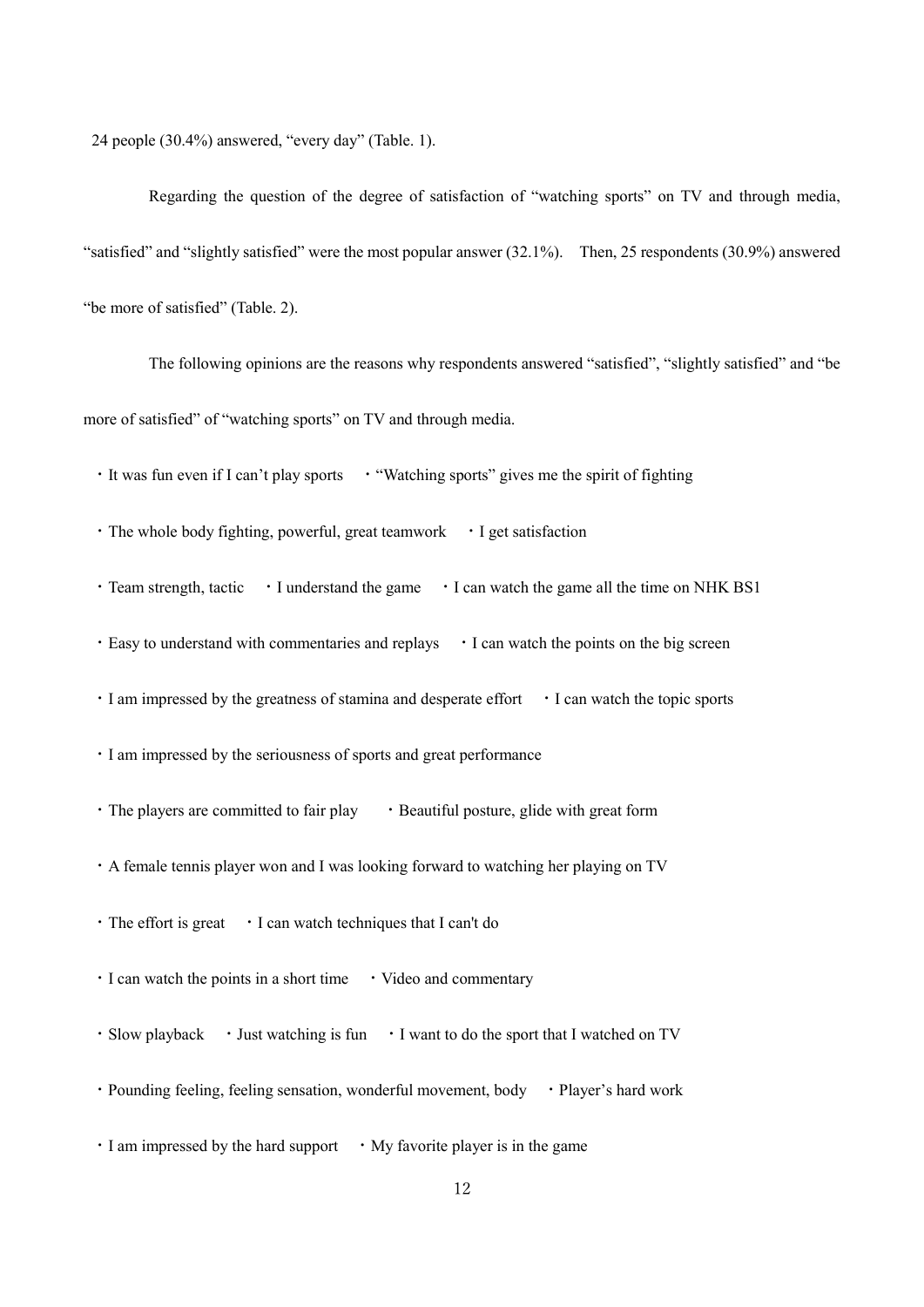|                  | Respondents | $\%$ |
|------------------|-------------|------|
| Daily            | 12          | 15.2 |
| Once a week      | 24          | 30.4 |
| Once a month     | 25          | 31.6 |
| Once a half year | 13          | 16.5 |
| Once a year      | 3           | 3.8  |
| Never            | 2           | 2.5  |

# **Table 1.** Frequency of "watching sports" (TV, through media)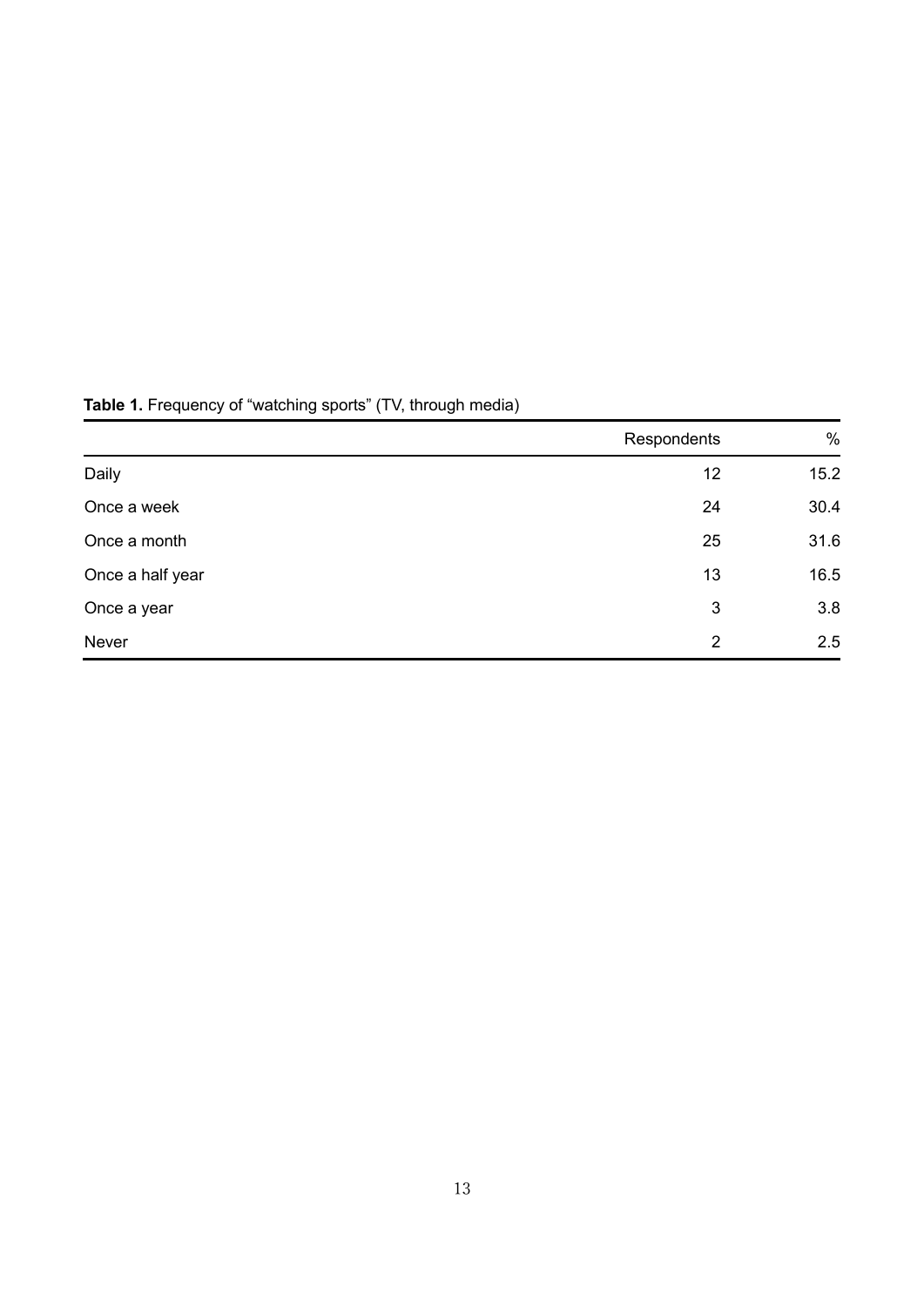|                         | Respondents | $\%$        |
|-------------------------|-------------|-------------|
| Satisfied               | 26          | 32.1        |
| Slightly satisfied      | 26          | 32.1        |
| Be more of satisfied    | 25          | 30.9        |
| Be more of dissatisfied | 3           | 3.7         |
| Slightly dissatisfied   | 0           | $\mathbf 0$ |
| <b>Dissatisfied</b>     | 1           | 1.2         |

# **Table 2.** Degree of the satisfaction of "watching sports" (TV, through media)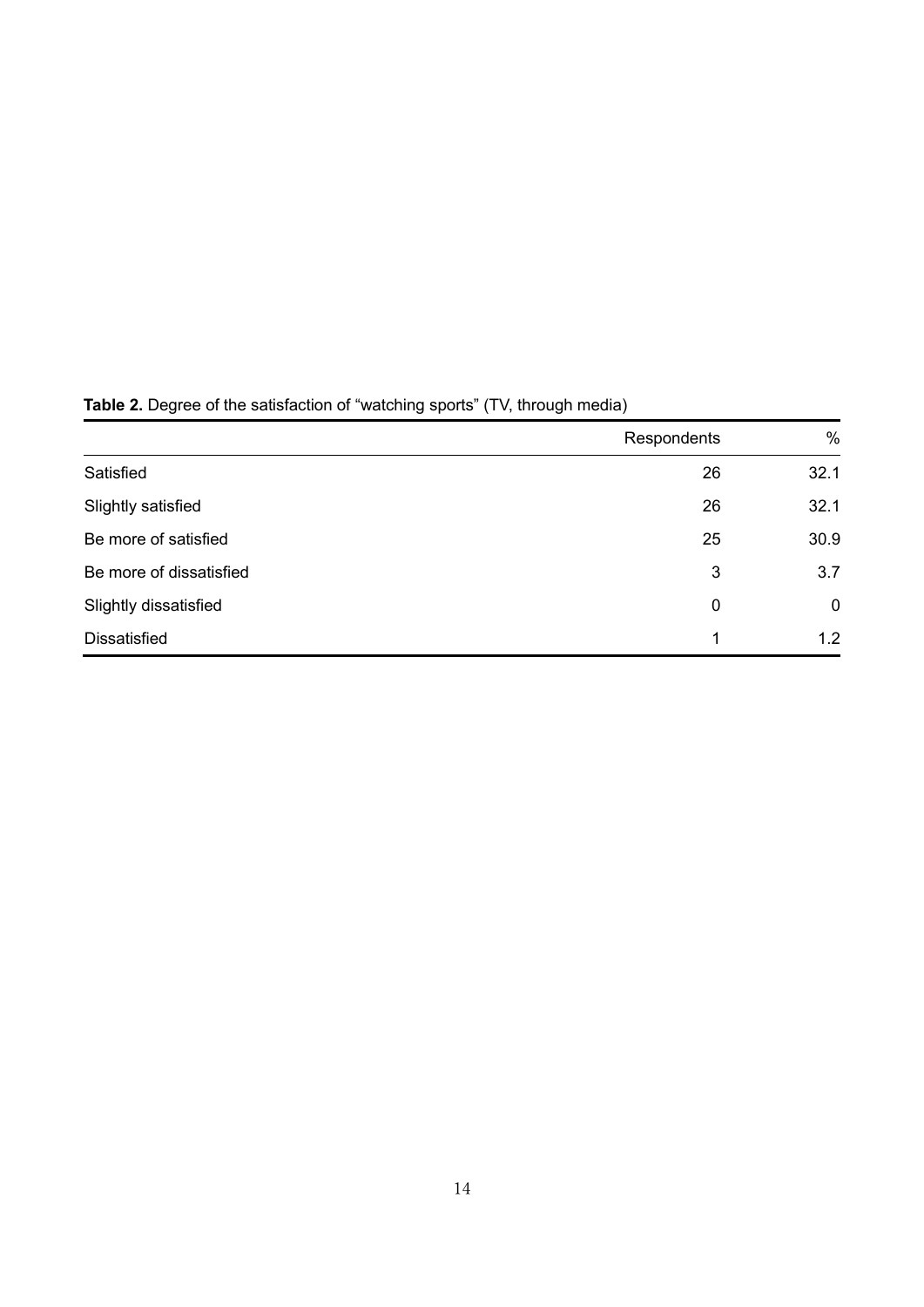$\cdot$  My favorite team wins the games  $\cdot$  The games are broadcast from start to finish • I can kill my time by "watching sports" • The games are broadcast to the end on a pay program ・I like watching ・I can watch the results of the practice • Player's hard work • TV broadcast is easy to understand • Be thrilled • I can watch easily • Player's willingness ・I can watch calmly and hear commentary ・Professional performance ・Heat the games  $\cdot$  I like sports  $\cdot$  I can learn  $\cdot$  It's fun  $\cdot$  I can watch many things ・I can be thrilled by the whereabouts of the game ・I can expect ・There are players I support  $\cdot$  I can watch the games that held in a distant place  $\cdot$  Agility, ugliness ・I can watch sports at my convenient time ・I like ・I can watch on time ・I can watch without being affected by the weather ・I can support players hard ・I can watch my favorite sport ・Time zone ・Unexpected things happen ・I can watch in my house ・Player's performance ・Interesting ・I can watch as long as I have time ・Length of broadcast time ・I can see the result ・Performance ・Easy to understand with commentary ・I am impressed by the performance of Naomi Osaka ・I can watch at a good angle

The following opinions are the reasons why respondents answered "dissatisfied", "slightly dissatisfied" and "be more of dissatisfied" of "watching sports" on TV and through media.

 $\cdot$  Insufficient study by commentators  $\cdot$  There are not many rugby broadcasts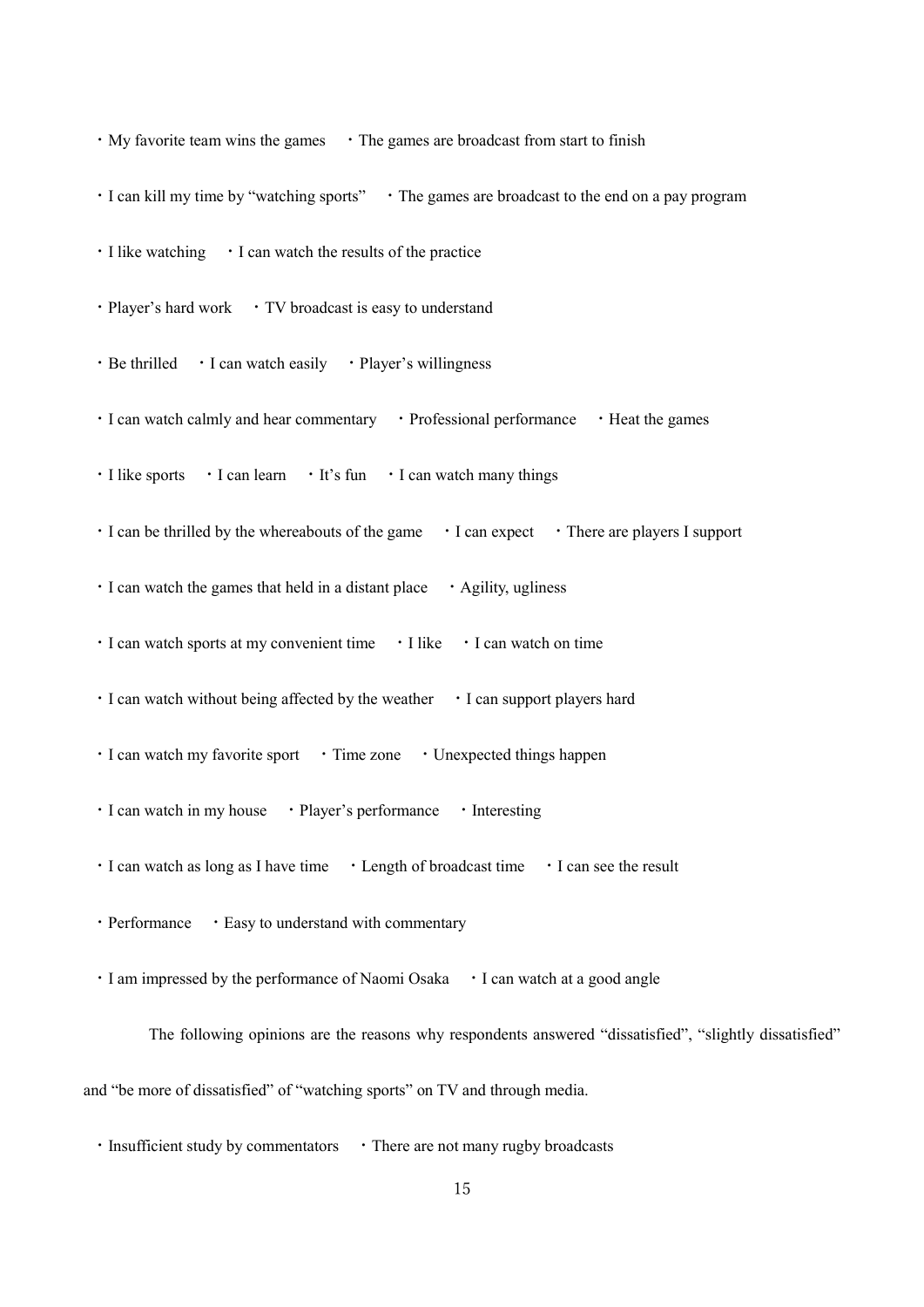・Only major sports appear in the media

Moreover, 17 respondents (21.5%) answered that they watch "baseball", then, 12 respondents (15.2%) answered they watch "sumo" (Fig. 5) on TV and through media. Additionally, there are documents on the frequency and the degree of satisfaction of "watching sports" for each sport (Fig. 6, 7).

Furthermore, in the question of the frequency of "watching sports" at stadiums and gymnasiums, 38 respondents (47.5%) answered "never", which was the most popular answer. Then, 19 people (23.8%) answered "once a year" (Table. 3).

Regarding the question of the degree of satisfaction of "watching sports" at stadiums and gymnasiums, "be more of satisfied" was the most popular answer (27.9%). Then, each 11 respondents (25.6%) answered "satisfied" and "slightly satisfied" (Table. 4).

The following opinions are the reasons why respondents answered "satisfied", "slightly satisfied" and "be more of satisfied" of "watching sports" at stadiums and gymnasiums.

・I can hear the cheering and feel presence ・Impressive to be on site ・I can get tickets easily

・I can watch as if I was playing ・I am impressed by the players performance

 $\cdot$  I can watch happily with my friends  $\cdot$  On site is great  $\cdot$  Presence

• I can watch as if I was playing • There is presence different from watching on TV

• I am impressed by the players hard work • Players or team wins

 $\cdot$  Everyone plays hard  $\cdot$  It was fun to watch  $\cdot$  There are many audiences

 $\cdot$  The player I know is in the game  $\cdot$  Powerful  $\cdot$  I can actually watch the players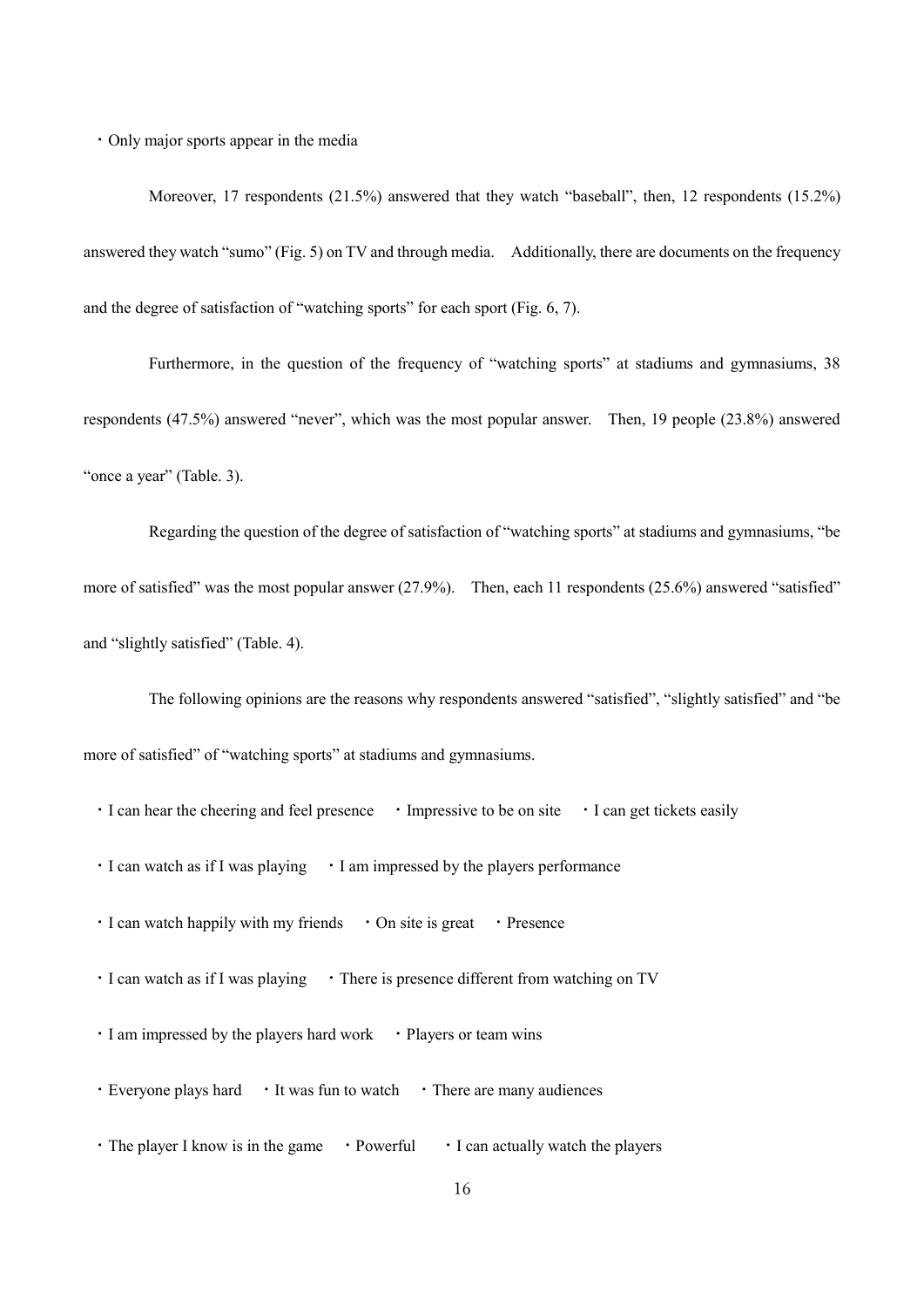

**Figure 5.** The kinds of sports that the respondents watch on TV and through media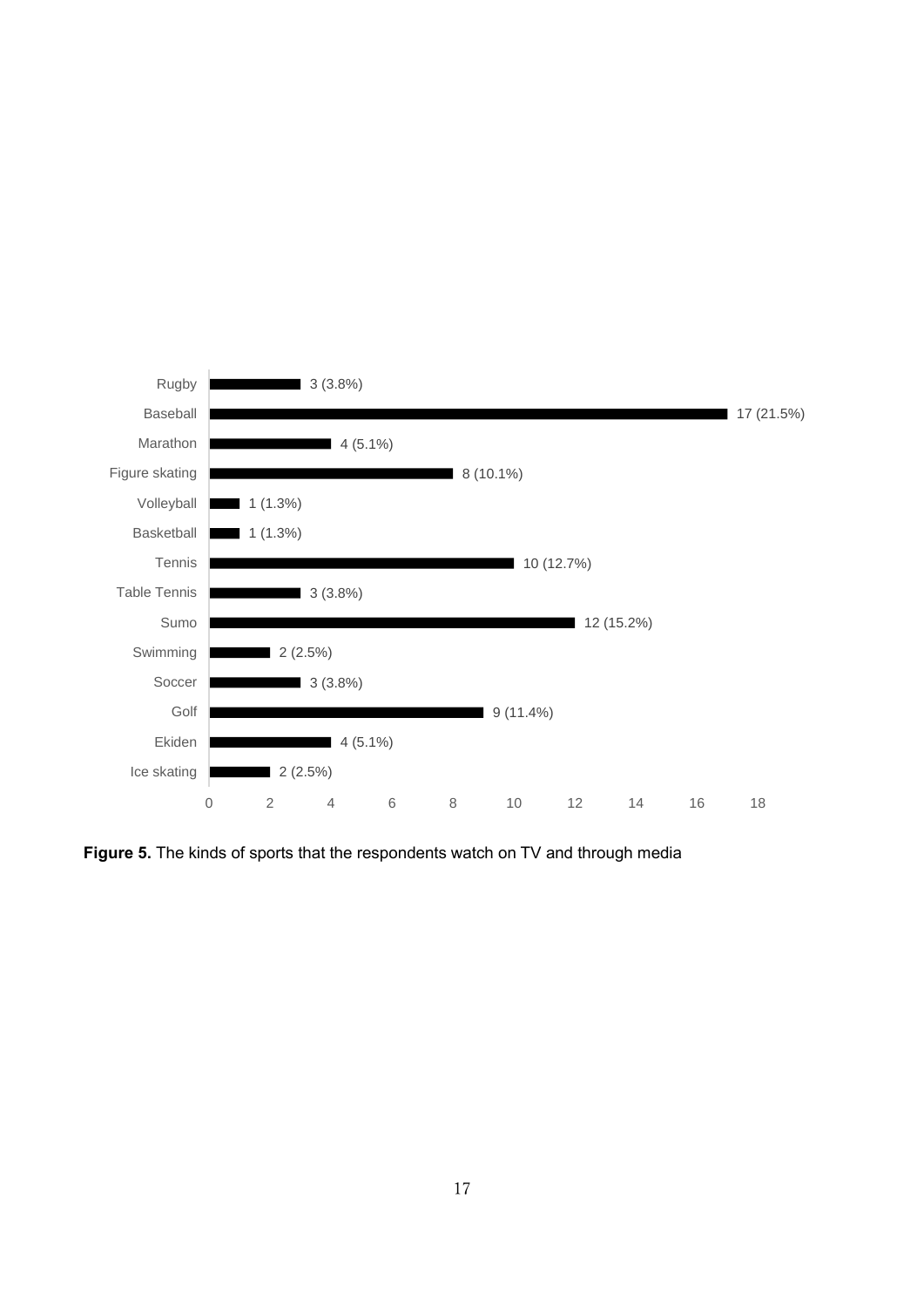

**Figure 6.** The kinds of "watching sports" and breakdown of the frequency of "watching sports" on TV and through media.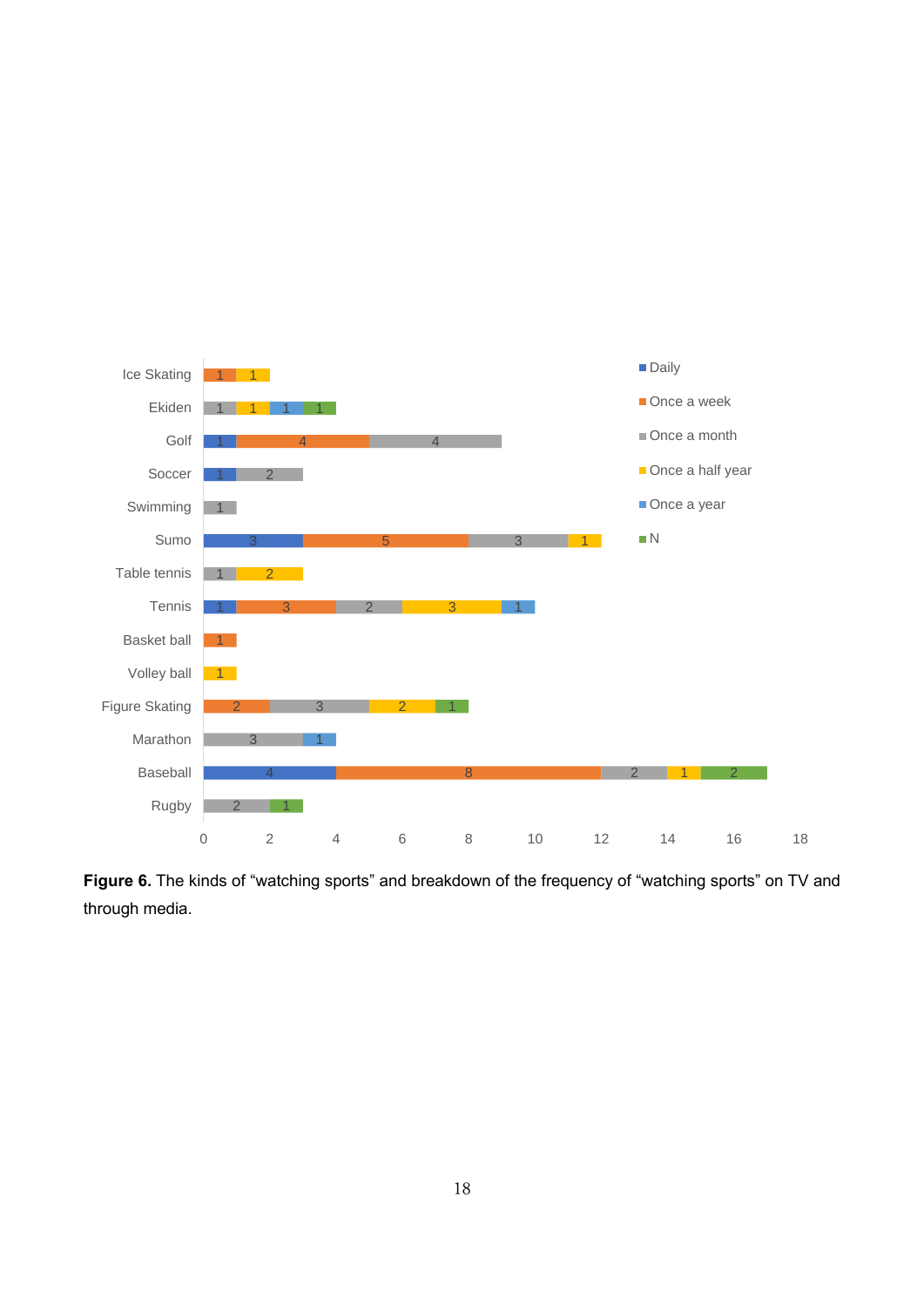

**Figure 7.** The kinds of "watching sports" and breakdown of the degree of satisfaction of "watching sports" on TV and through media.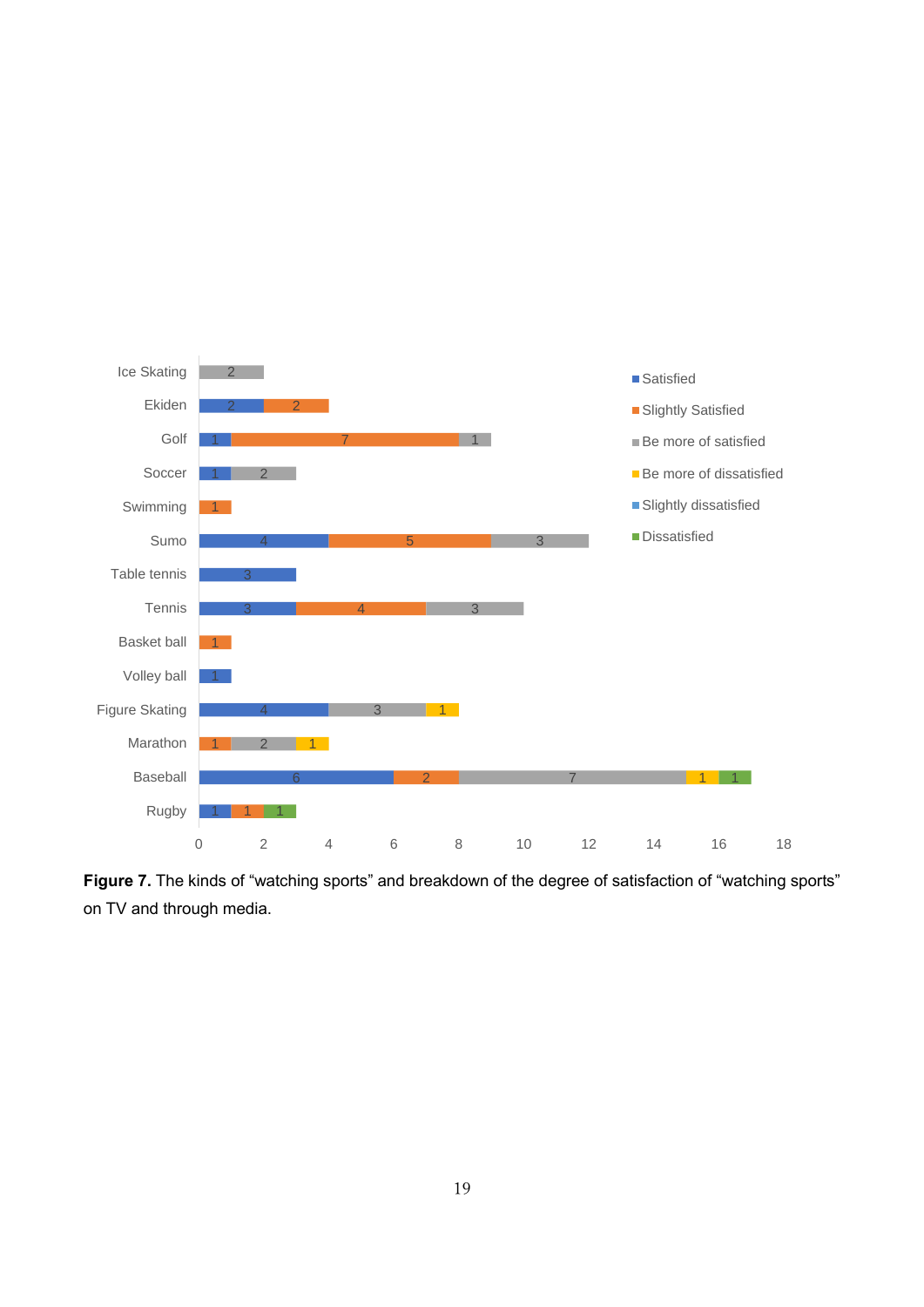|                  | Respondents    | $\%$ |
|------------------|----------------|------|
| Daily            | 2              | 2.5  |
| Once a week      | 1              | 1.3  |
| Once a month     | $\overline{2}$ | 2.5  |
| Once a half year | 18             | 22.5 |
| Once a year      | 19             | 23.8 |
| Never            | 38             | 47.5 |

**Table 3**. Frequency of "watching sports" (stadiums, gymnasiums)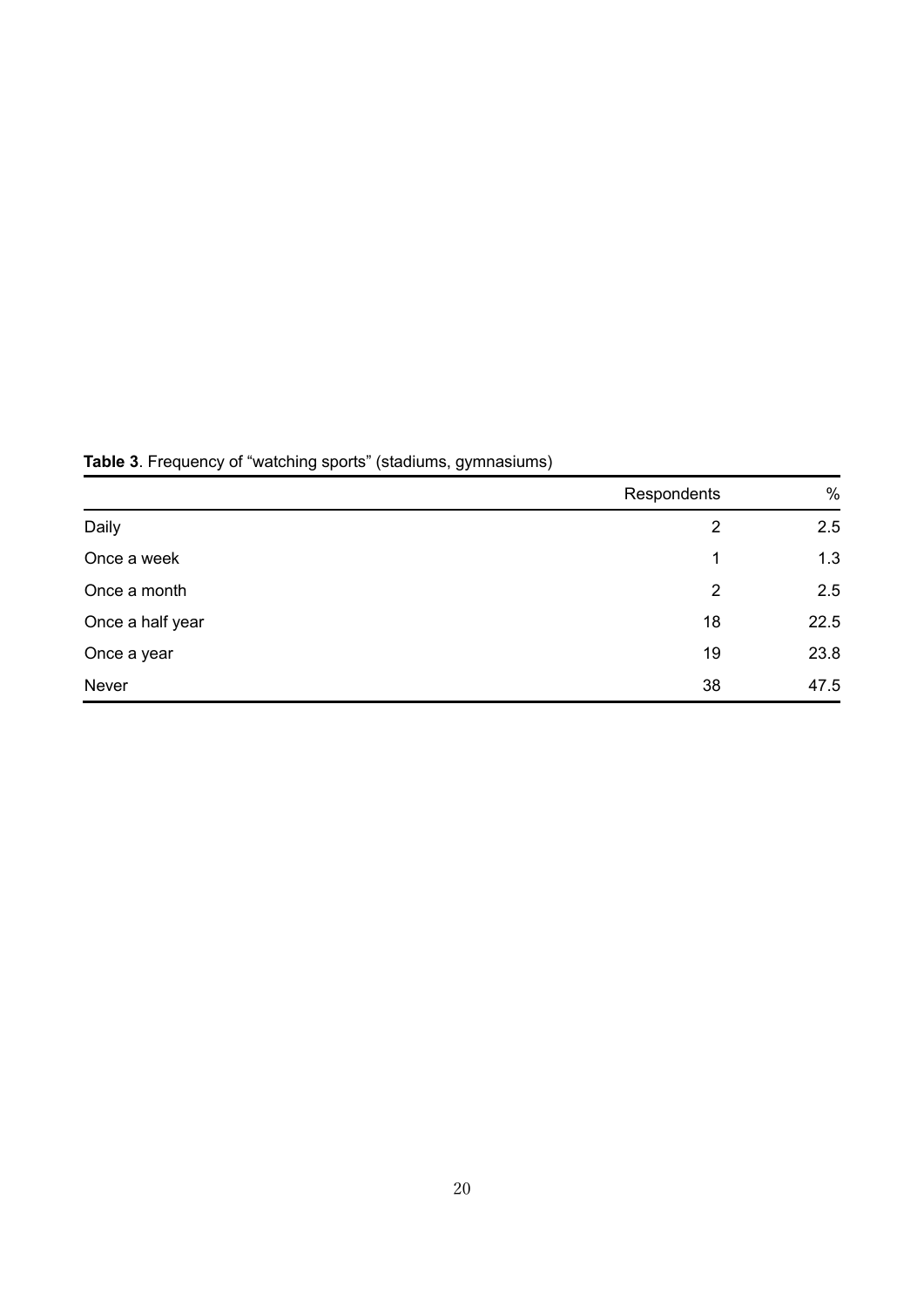|                         | Respondents | $\%$ |
|-------------------------|-------------|------|
| Satisfied               | 11          | 25.6 |
| Slightly satisfied      | 11          | 25.6 |
| Be more of satisfied    | 12          | 27.9 |
| Be more of dissatisfied | 3           | 7.0  |
| Slightly dissatisfied   | 3           | 7.0  |
| <b>Dissatisfied</b>     | 3           | 7.0  |

**Table 4.** Degree of the satisfaction of "watching sports" (stadiums, gymnasiums)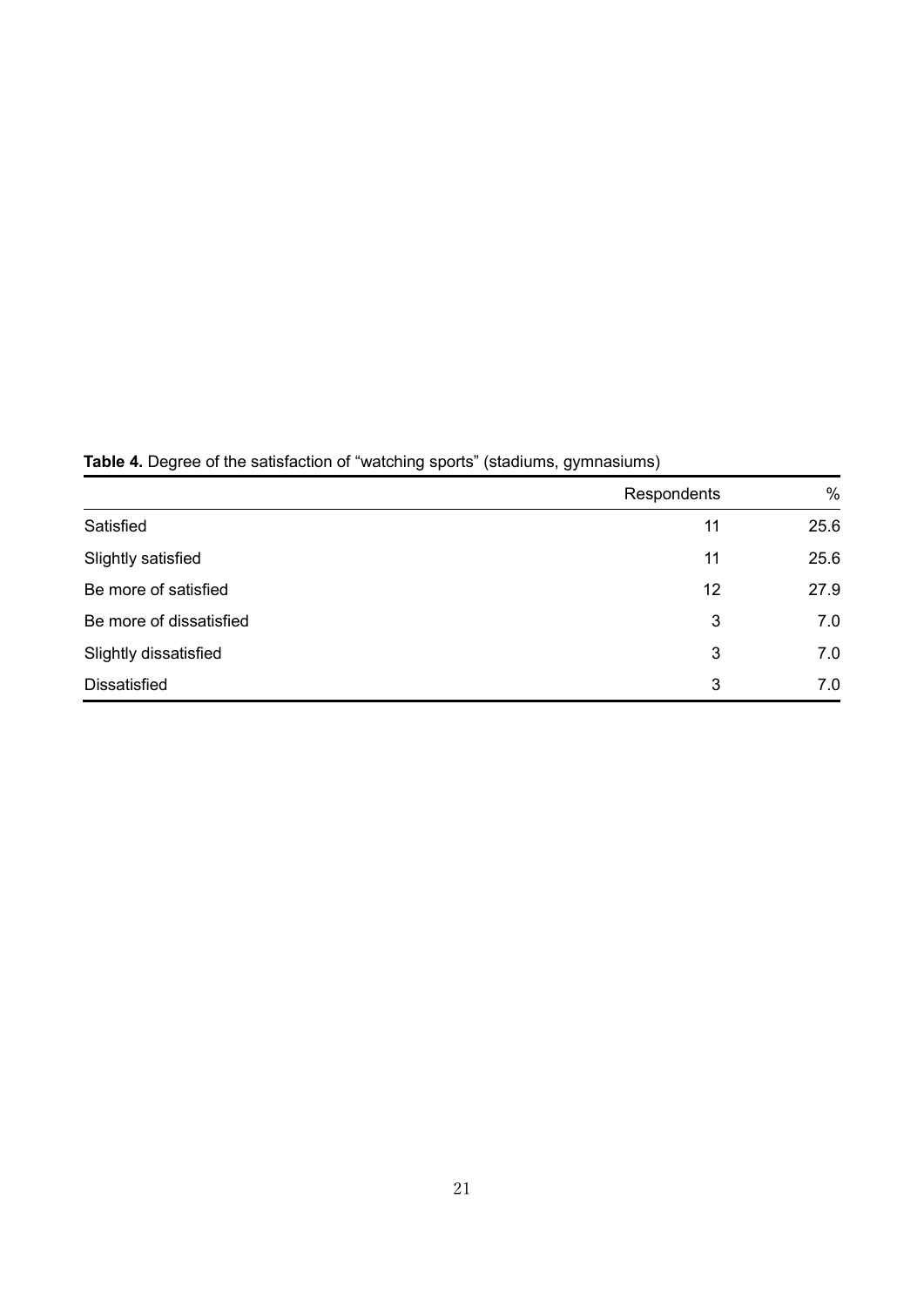• My family is in the game • Interesting • I feel like I am participating

• Presence • Atmosphere • The place of the game is near • Presence

・I can support my favorite player ・Team play ・Presence

The following opinions are the reasons why respondents answered "dissatisfied", "slightly dissatisfied" and "be more of dissatisfied" of "watching sports" at stadiums and gymnasiums.

 $\cdot$  There are not many big games in Nagoya  $\cdot$  The venue of the game is far away

・I don't want to go far for watch the game ・I'm not interested

・I don't like crowds ・The price of the tickets are expensive ・I can't watch the details

Moreover, 28 respondents (35.4%) answered that they watch "baseball", then, 3 respondents (7.3%) answered they watch "marathon" (Fig. 8) at stadiums and gymnasiums. Additionally, there are documents on the frequency and the degree of satisfaction of "watching sports" for each sport (Fig. 9, 10).

In the questions of "doing sports", 37 respondents (47.4%) answered, "never", which was the most popular answer. Then, 24 respondents (30.8%) answered, "once a week" (Table. 5) and this paper analyzed the frequency of "doing sports" by the frequency of "watching sports" on TV/ through media and at stadiums/ gymnasiums (Fig.

11, 12). In addition, "swimming" is the most popular "doing sports" for older adults (29.3%) (Fig. 13).

There were 17 "yes" (22.4%) and 59 "no" (77.6%) respondents on "supporting sports" (Table. 6), and this paper analyzed the relationship between the frequency of "watching sports" on TV/ through media and at stadiums/ gymnasiums (Fig. 14, 15). In addition, 4 respondents (23.5%) were classified as "Coaches", 11 respondents (64.7%) were classified as "Support/help" and 2 respondents (11.8%) were classified as "Volunteer" (Table. 7).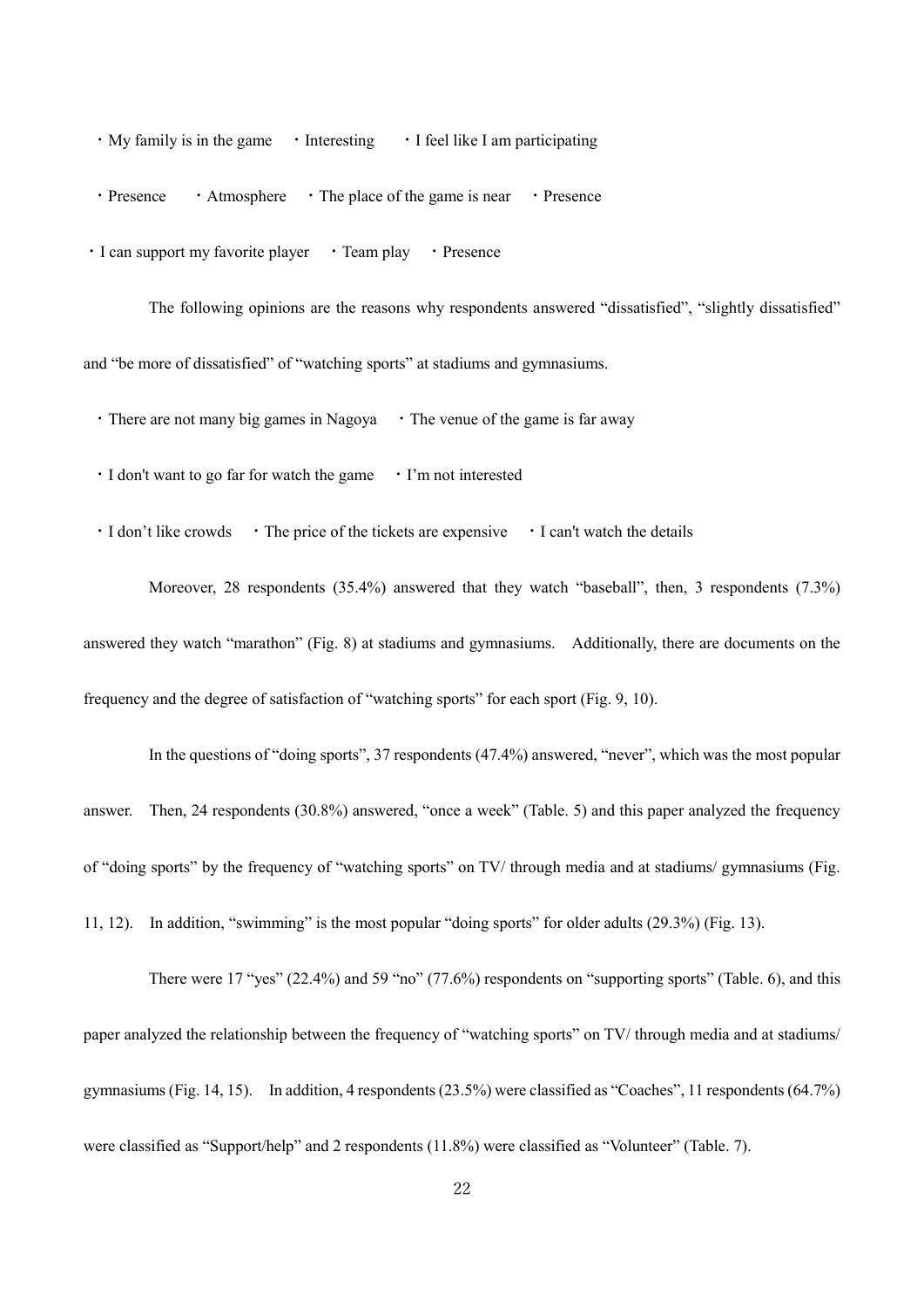

**Figure 8.** The kinds of sports that the respondents watch at stadiums and gymnasiums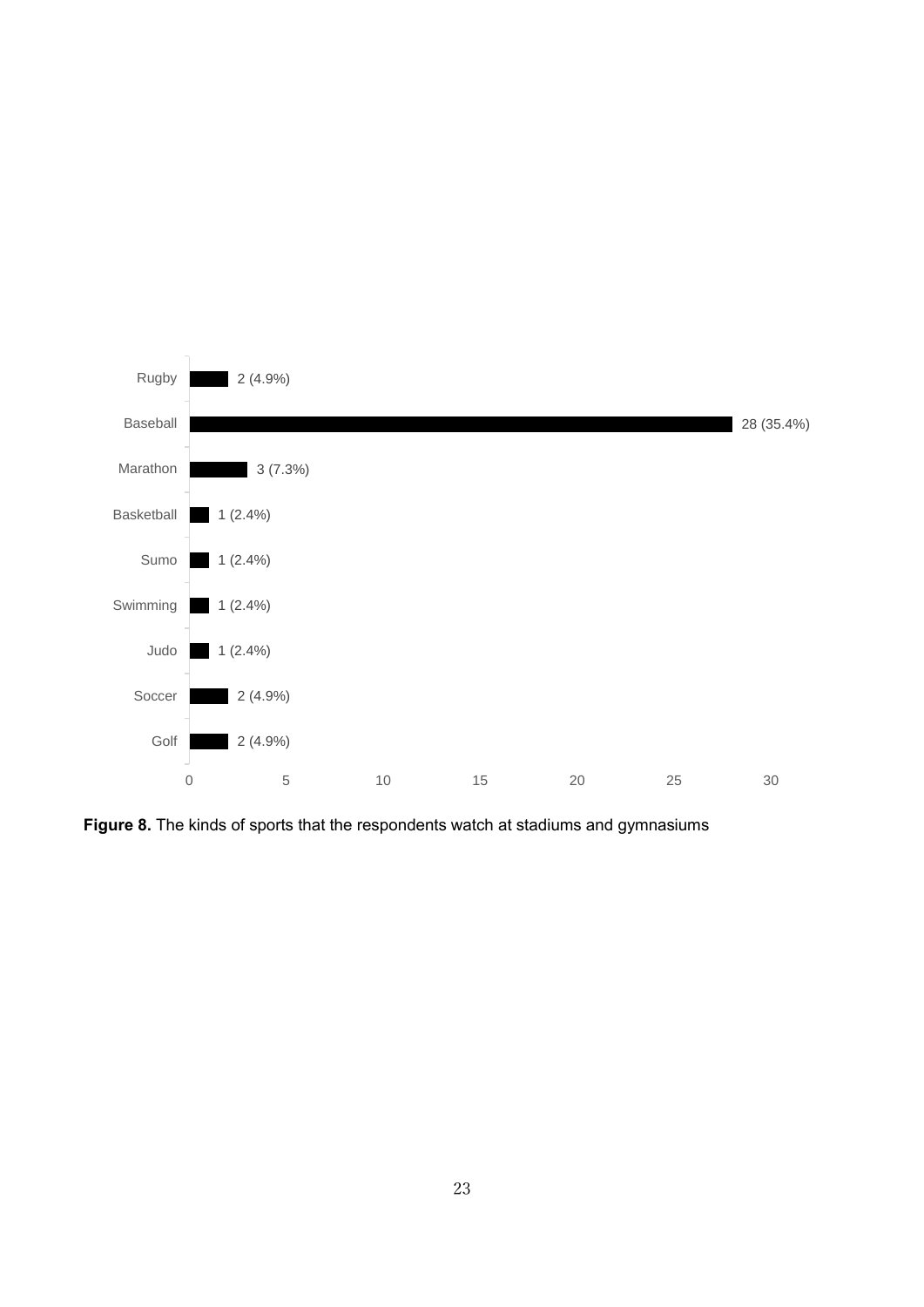

**Figure 9.** The kinds of "watching sports" and breakdown of the frequency of "watching sports" at stadiums and gymnasiums.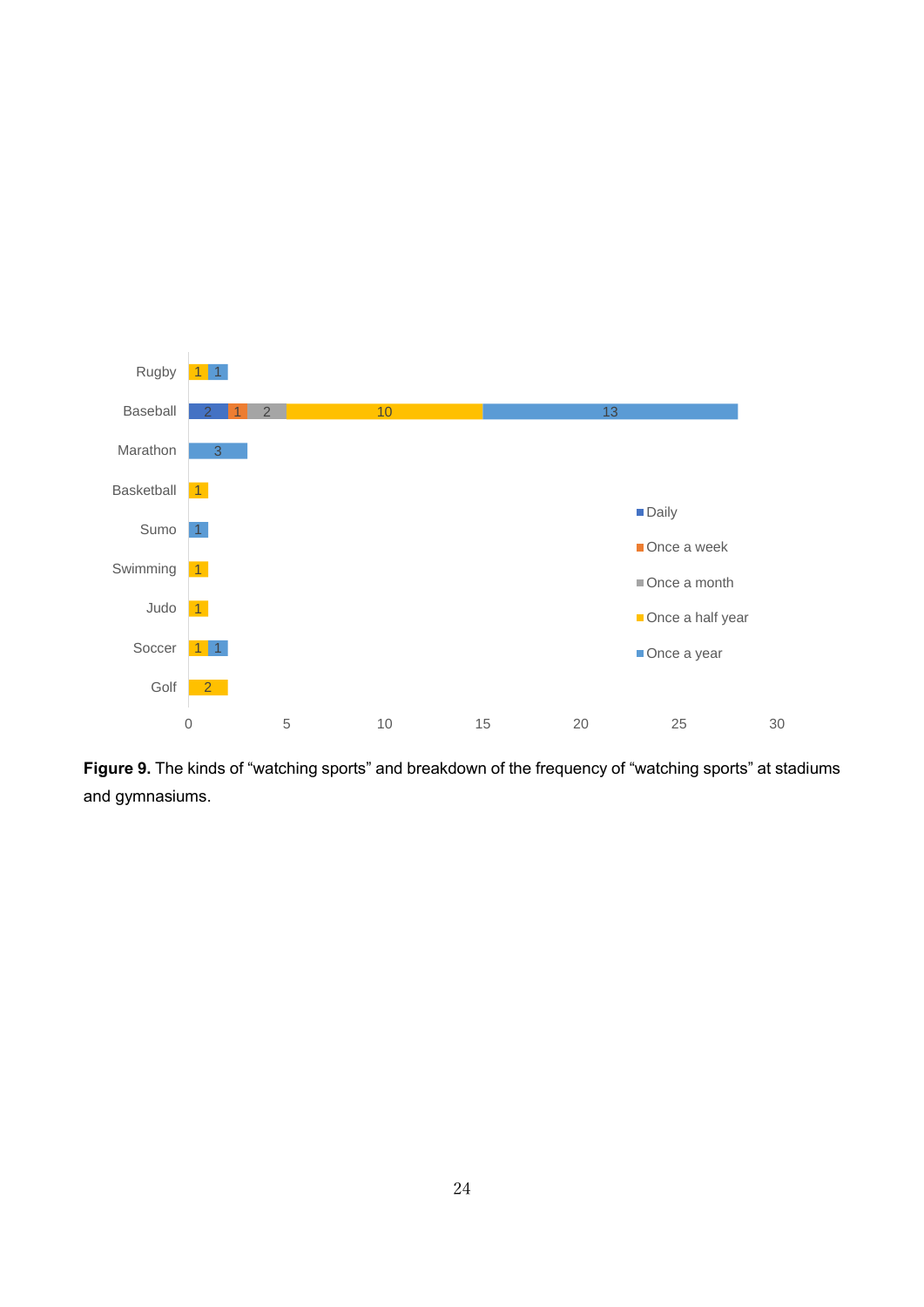

**Figure 10.** The kinds of "watching sports" and breakdown of the degree of satisfaction of "watching sports" at stadiums and gymnasiums.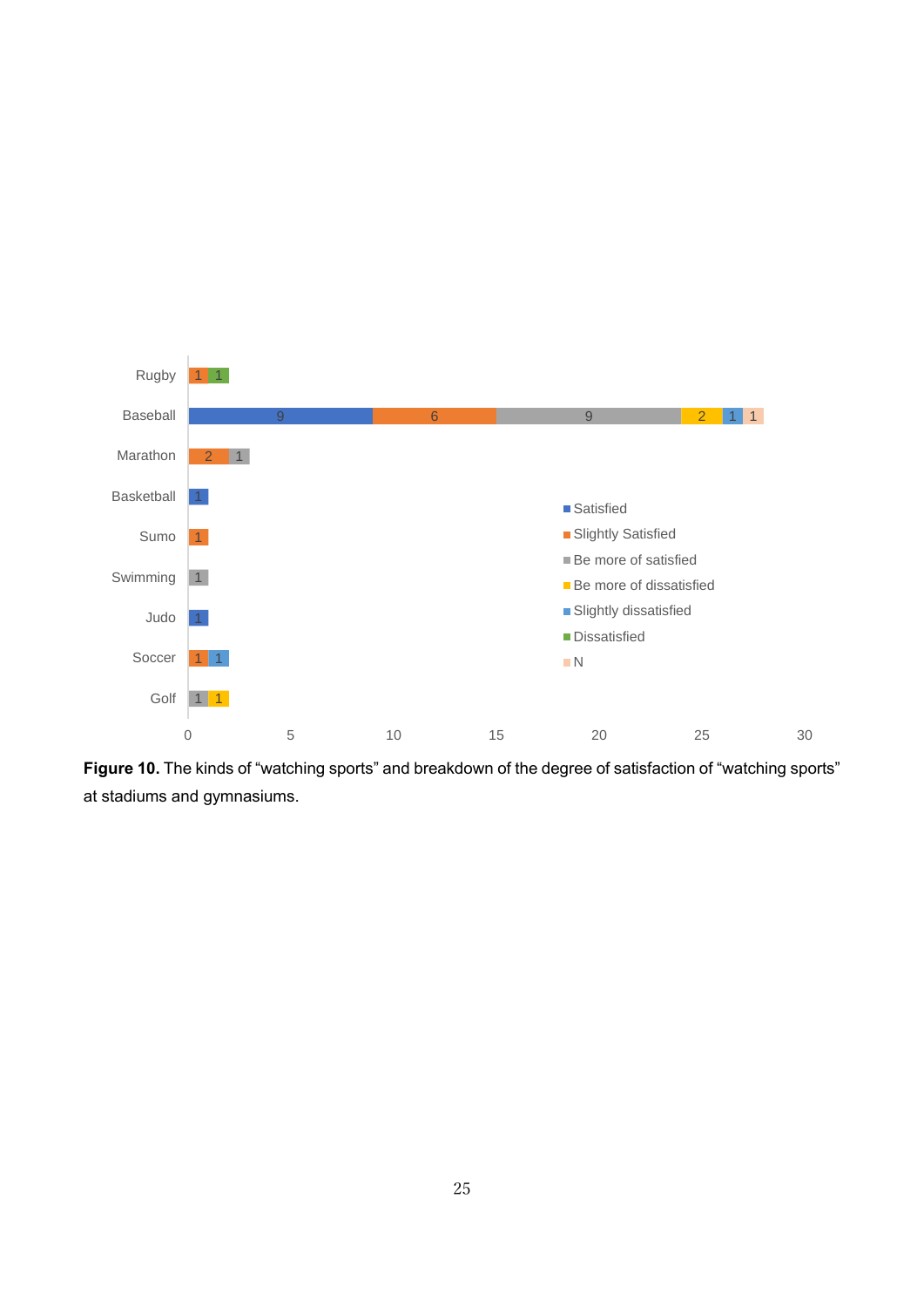|                  | Respondents | $\frac{0}{0}$ |
|------------------|-------------|---------------|
| Daily            | 5           | 6.4           |
| Once a week      | 24          | 30.8          |
| Once a month     | 8           | 10.3          |
| Once a half year | 1           | 1.3           |
| Once a year      | 3           | 3.8           |
| Never            | 37          | 47.4          |

**Table 5.** Frequency of "doing sports"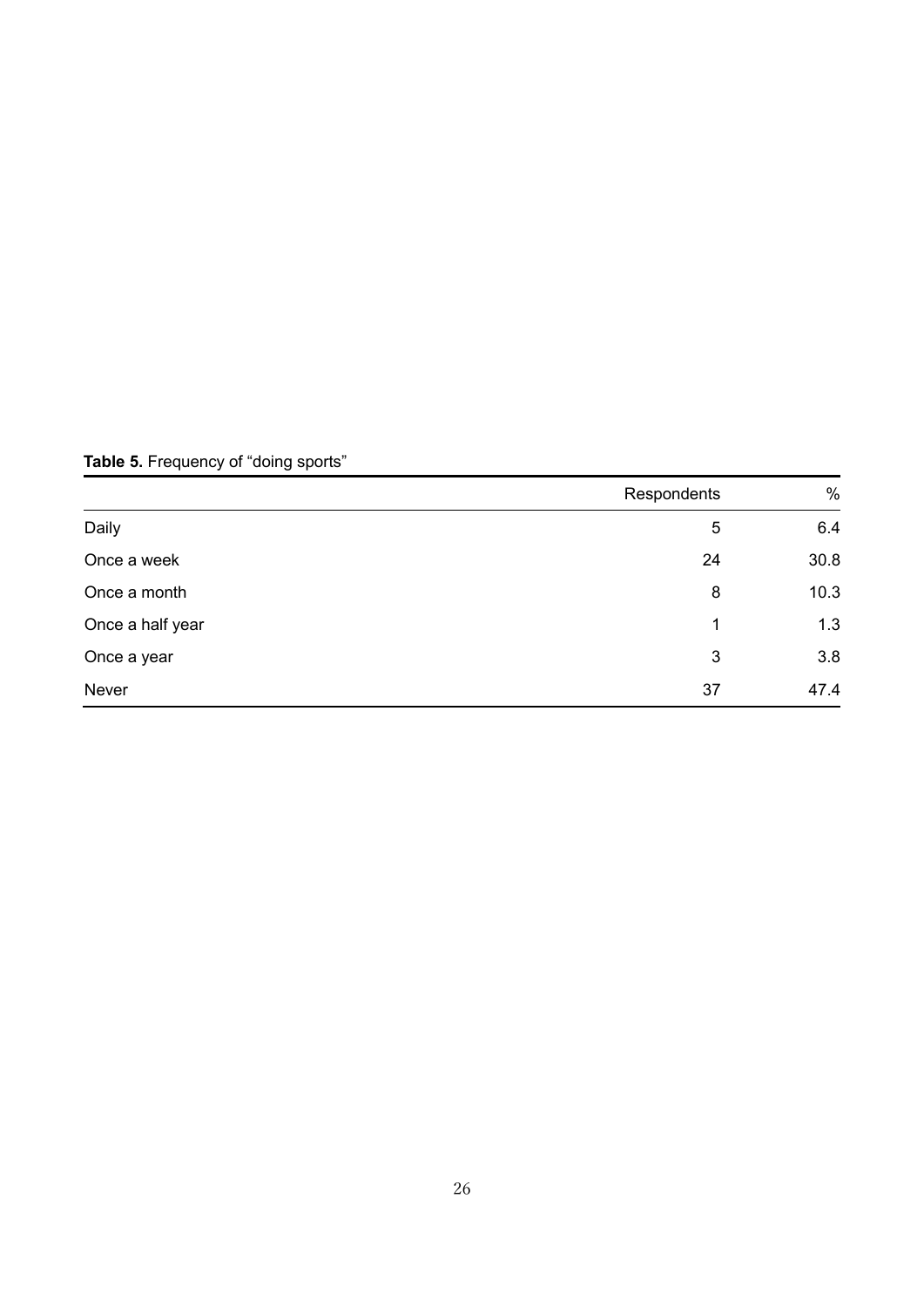

Figure 11. The frequency of "watching sports" on TV and through media and the frequency of "doing sports".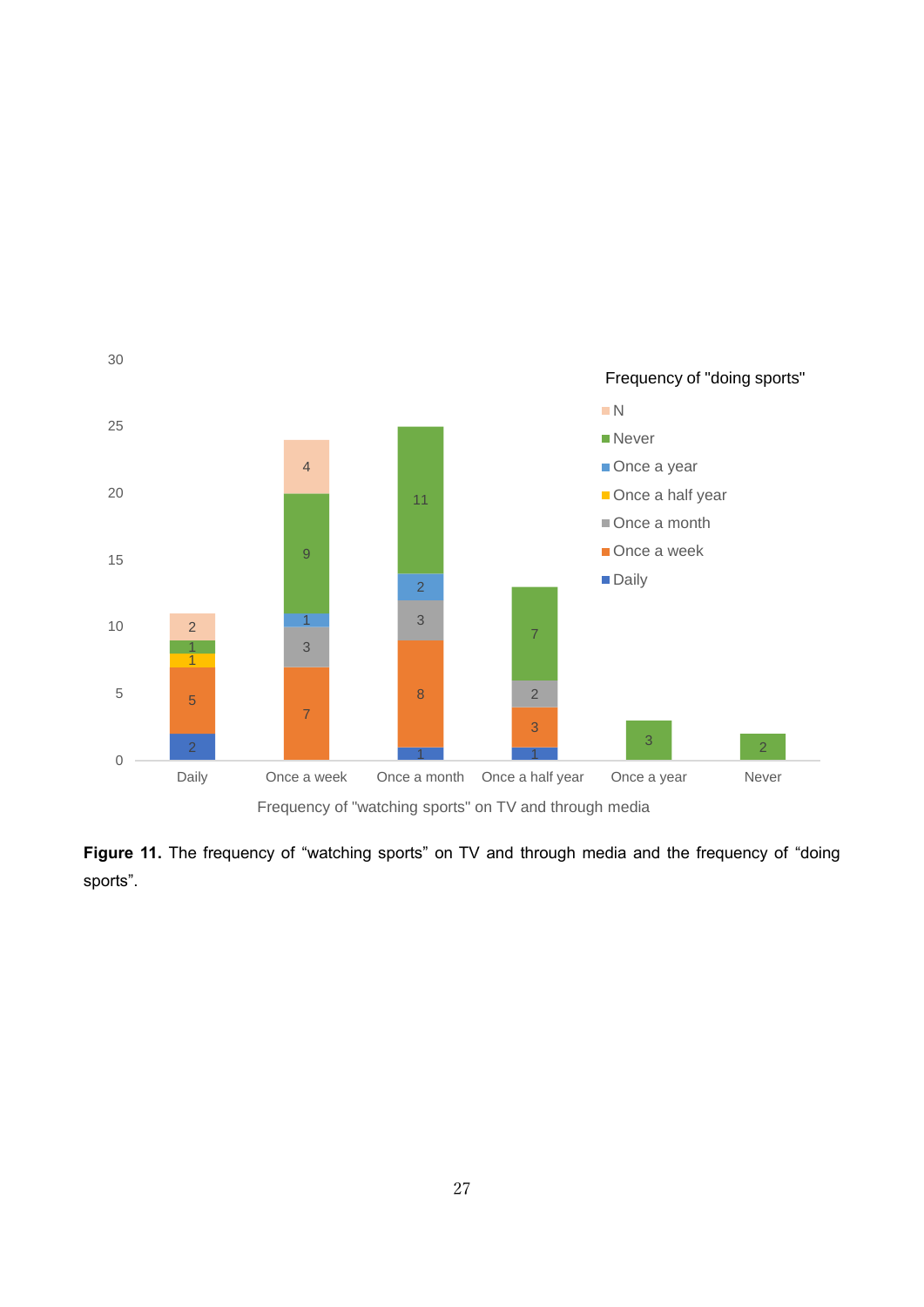

**Figure 12.** The frequency of "watching sports" at stadiums and gymnasiums and the frequency of "doing sports".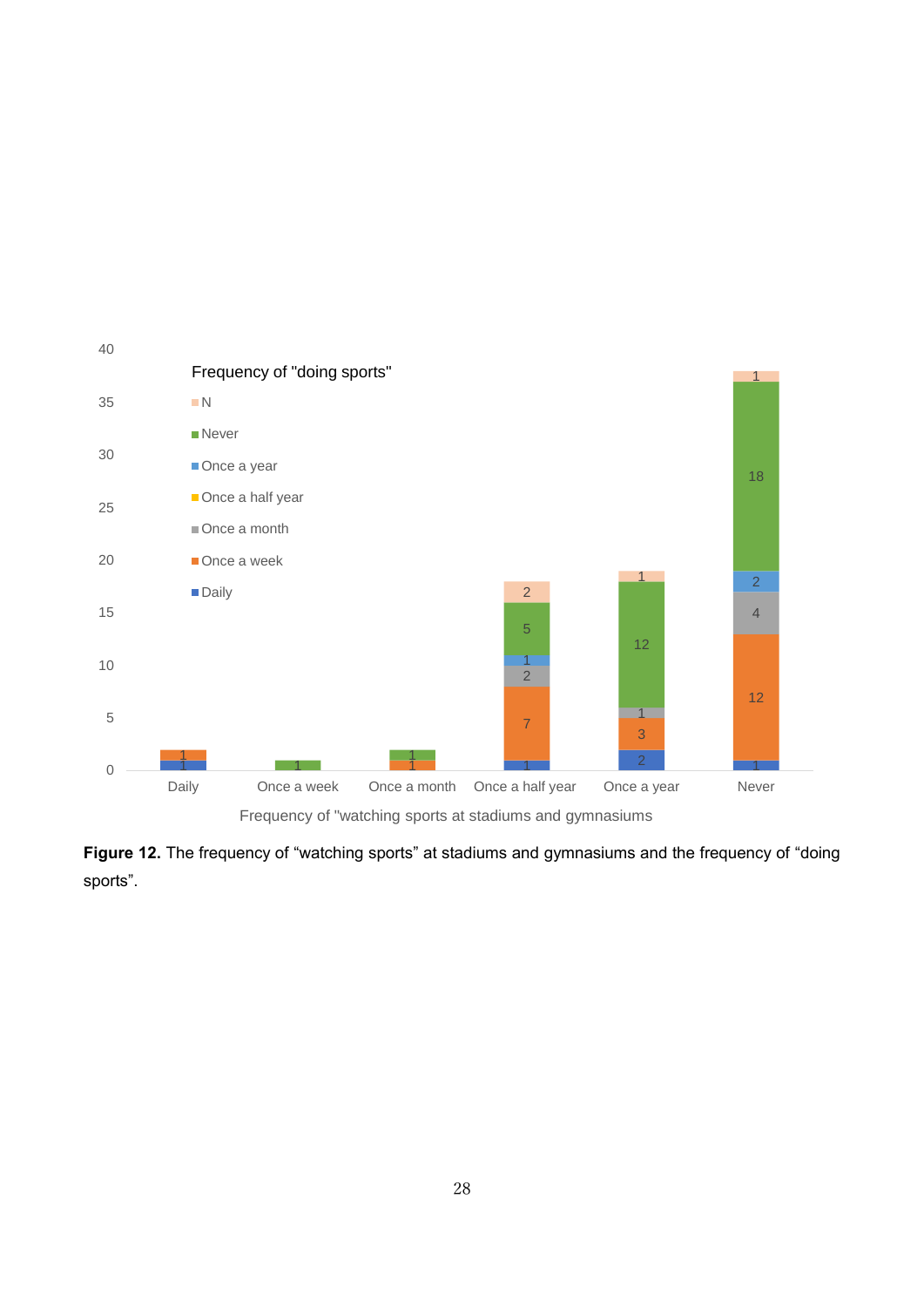

**Figure 13.** The kinds of "doing sports"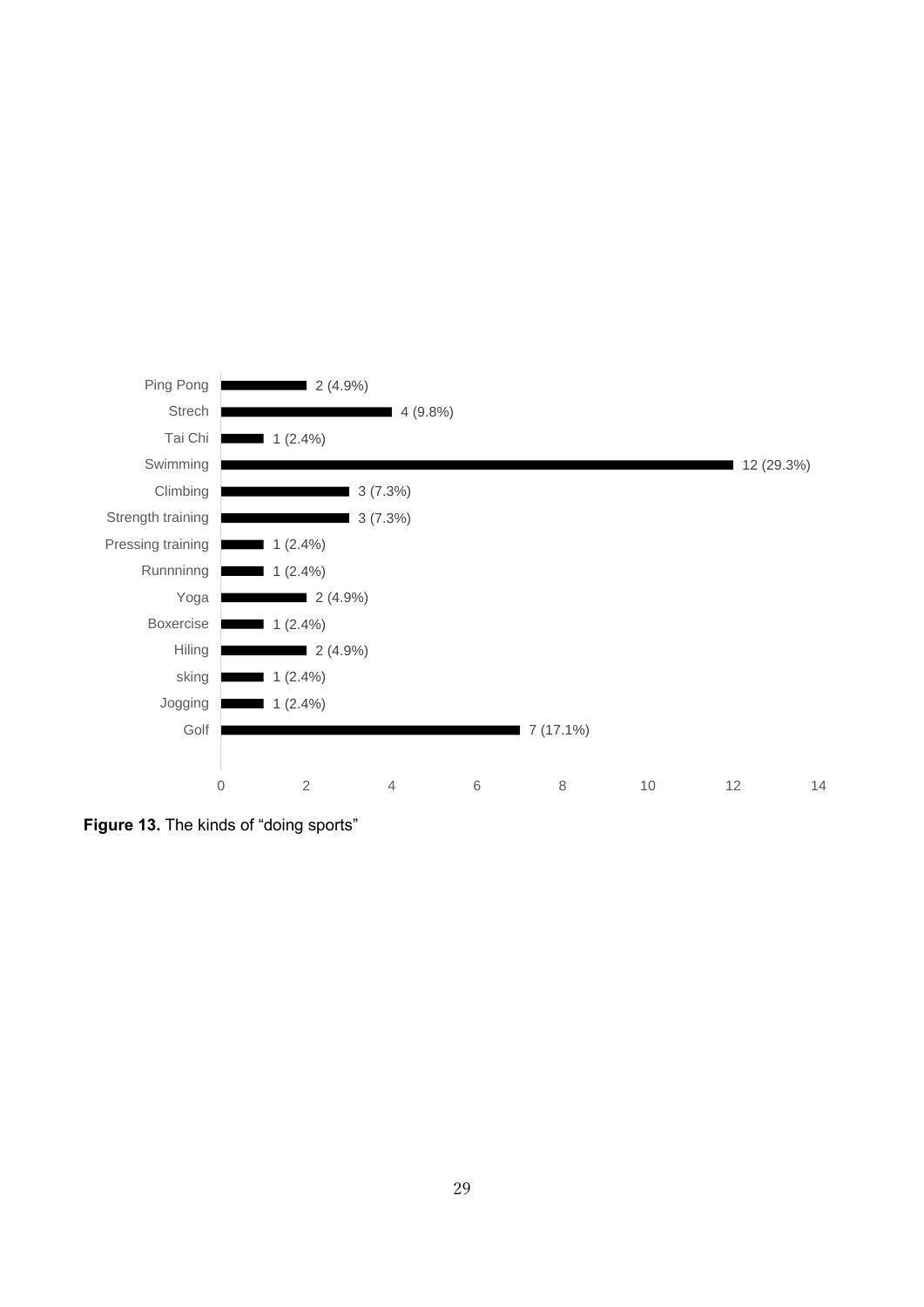|     | Respondents | $\frac{0}{0}$ |
|-----|-------------|---------------|
| Yes |             | 22.4          |
| No  | 59          | 77.6          |

# **Table 6.** Have you ever participated in "supporting sports"?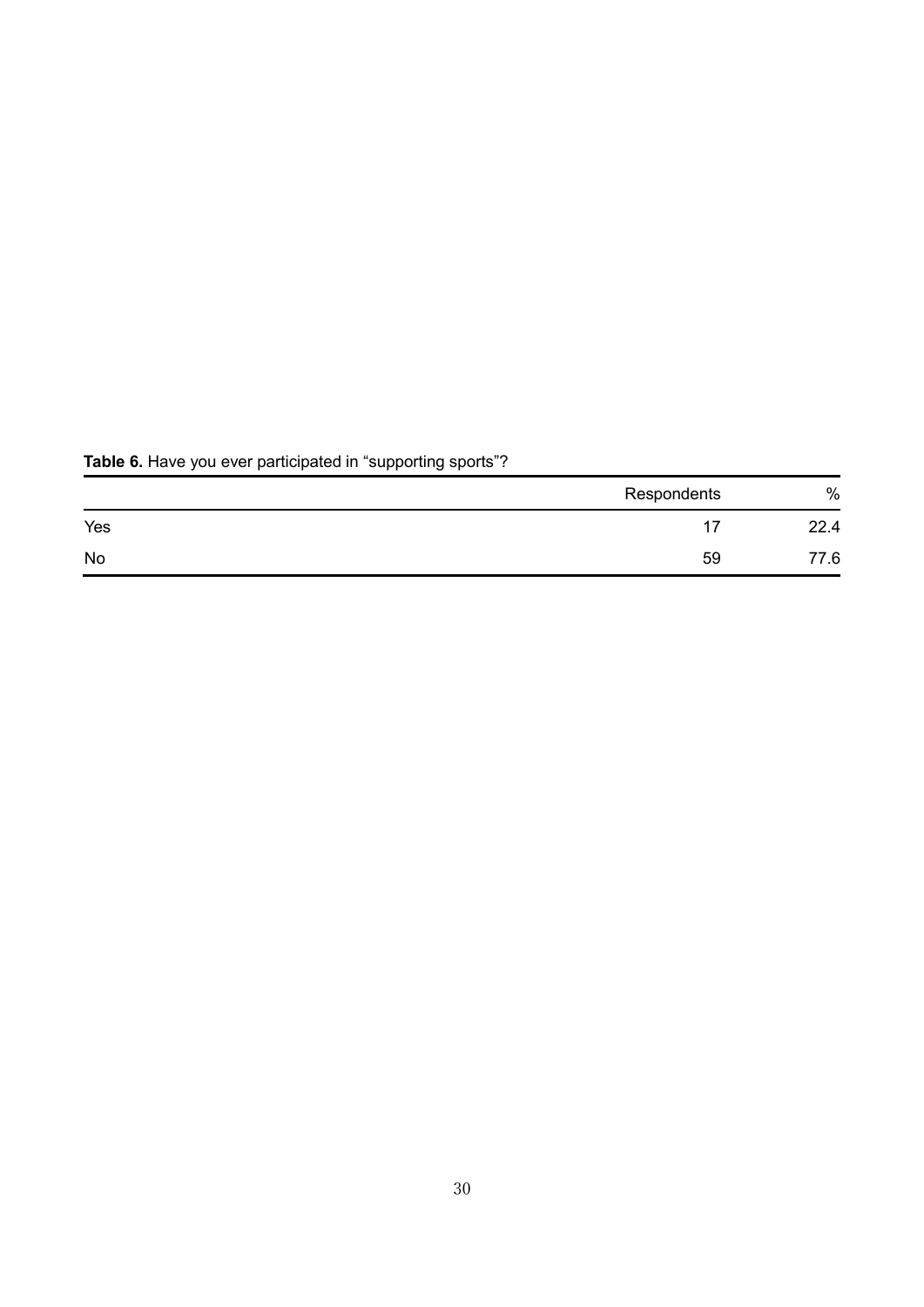

**Figure 14.** The frequency of "watching sports" on TV and through media and the experience of "supporting sports".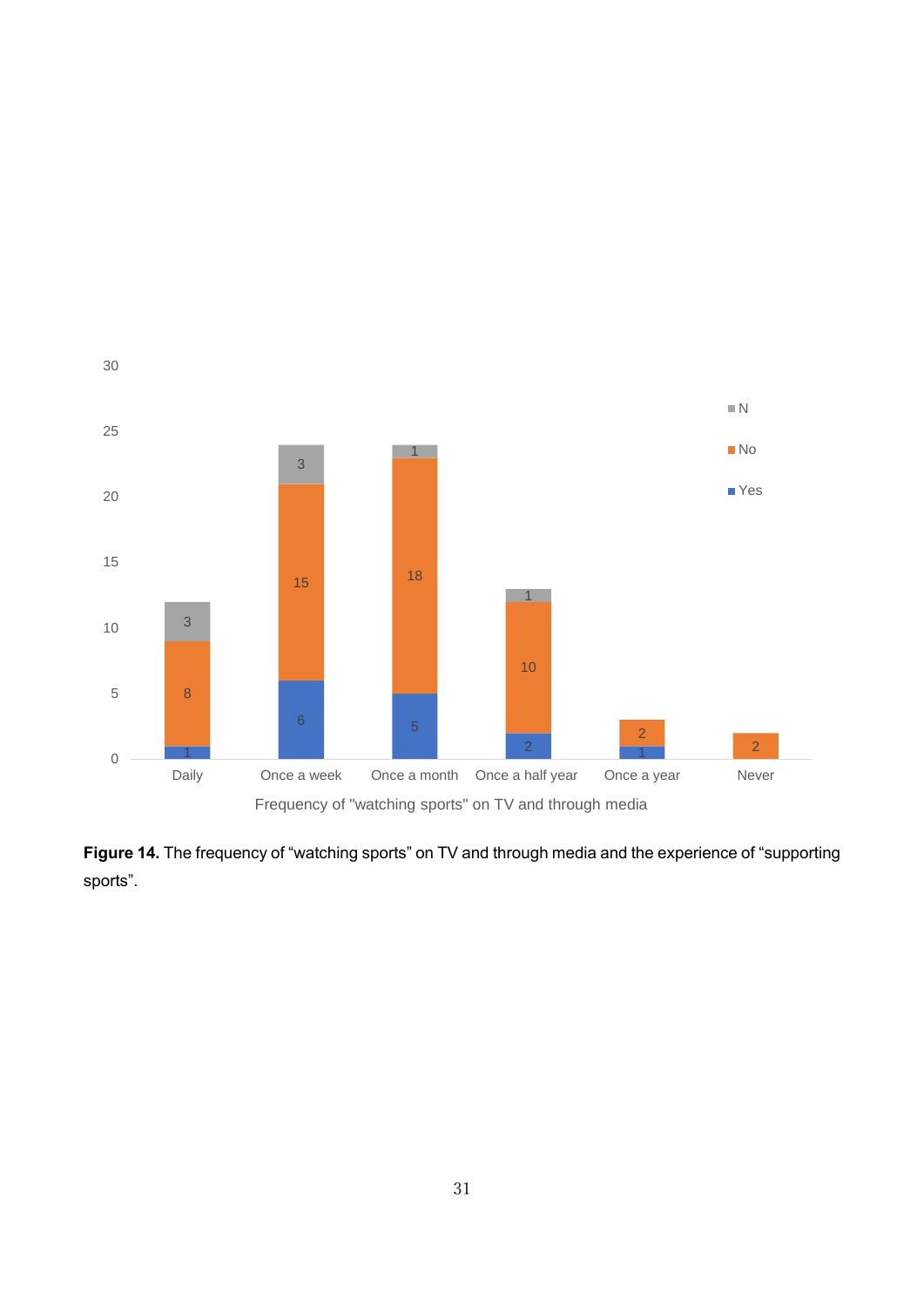

**Figure 15.** The frequency of "watching sports" at stadiums and gymnasiums and the experience of "supporting sports".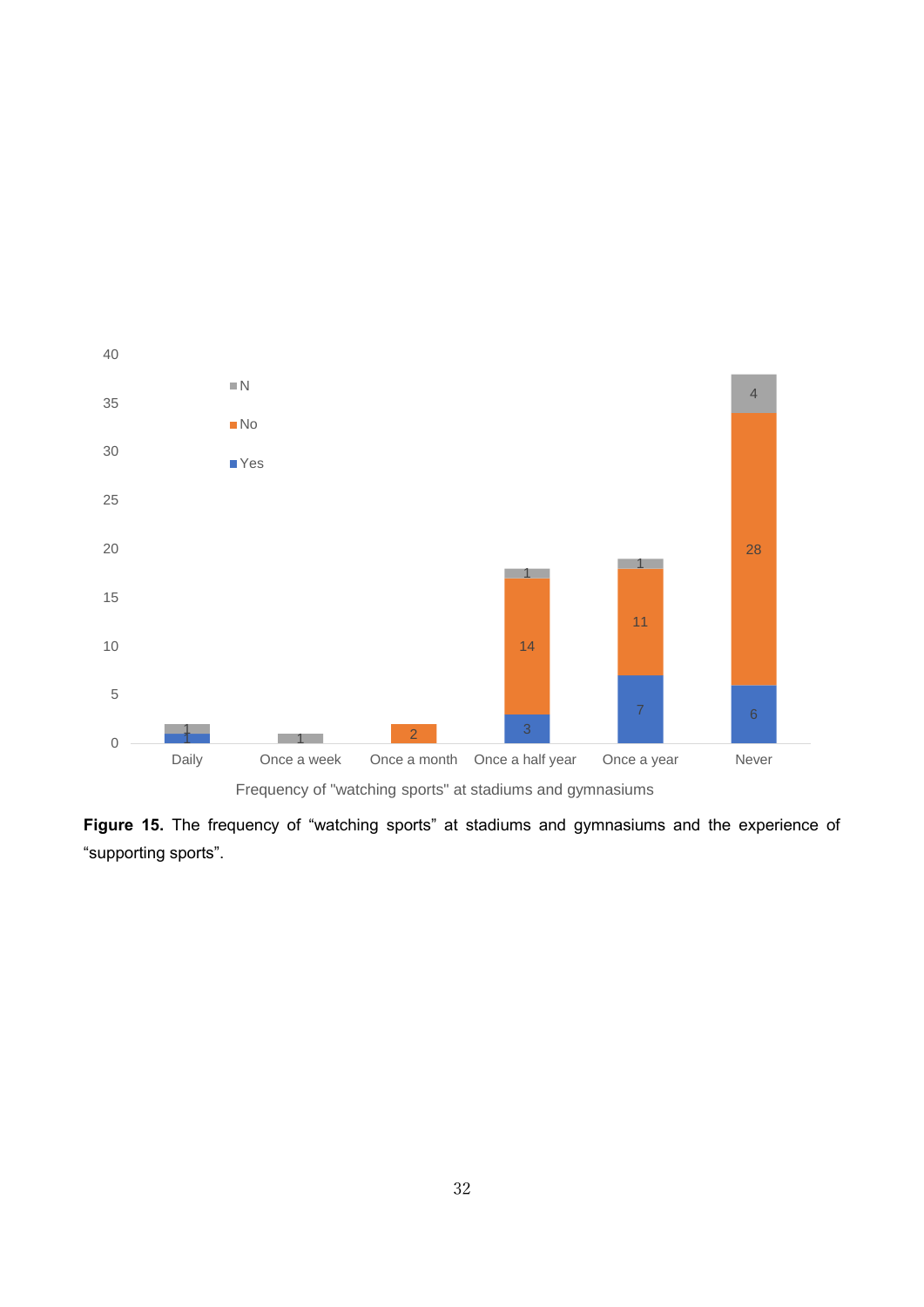# **Table7.** Lists of "supporting sports"

|                | Respondents | $\%$ |
|----------------|-------------|------|
| Coach          | 4           | 23.5 |
| Support / help | 11          | 64.7 |
| Volunteer      |             | 11.8 |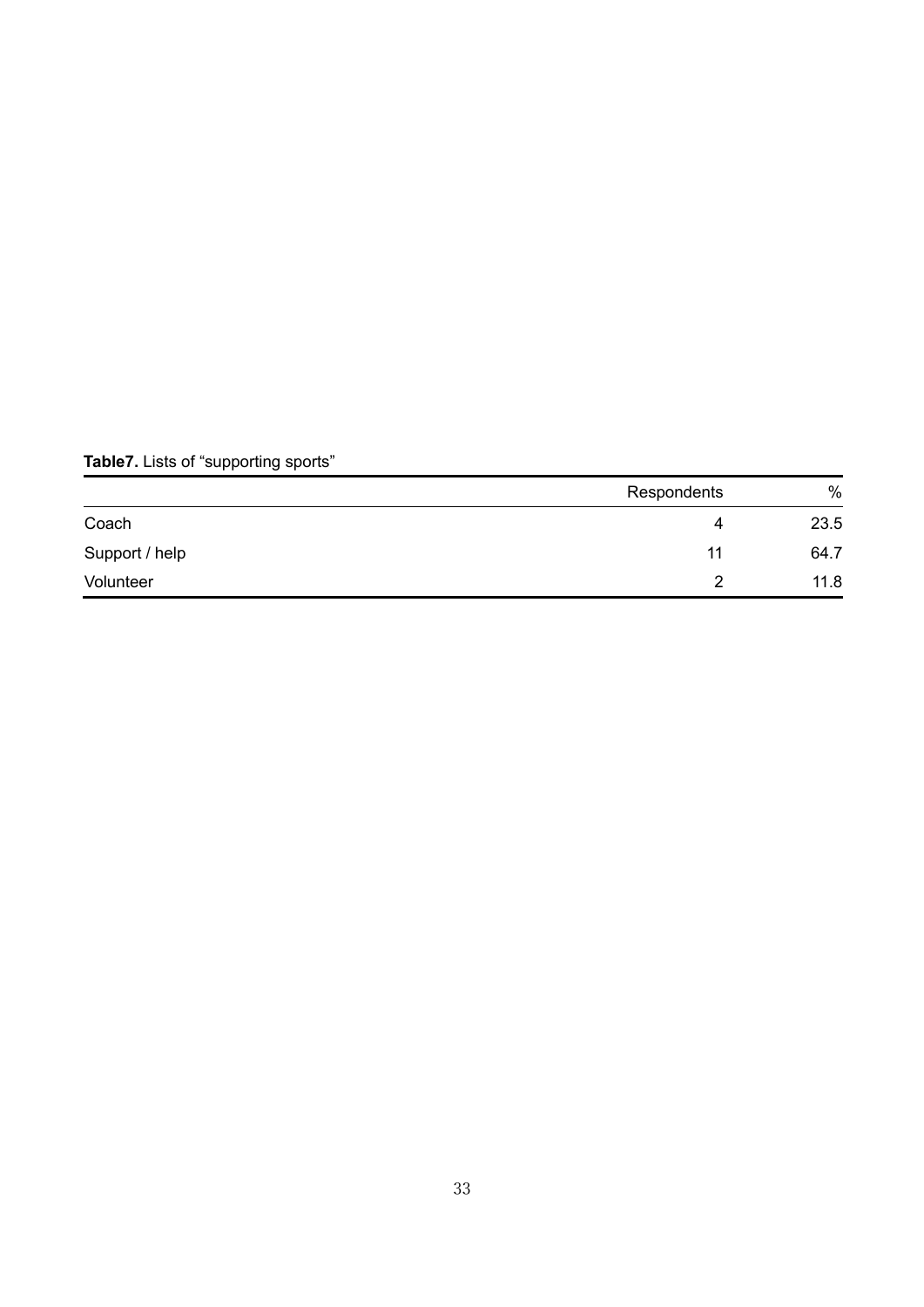#### **Discussion**

The purpose of this paper was to investigate whether there is an environment where the older adults can actively watch sports at present. From the results, first of all, from the aspect of "watching sports" on TV and media, many older adults watched sports on TV and through media. More than half of the older adults felt "satisfied", "slightly satisfied" and "be more of satisfied" with regard to "watching sports" on TV and through media. The reason is that older adults can watch in an environment that is convenient for them, and older adults can understand sports through commentaries and various video technologies.

On the other hand, many older adults answered "never" or "once a year" with regard to "watching sports" at stadiums and gymnasiums. However, in terms of the degree of satisfaction, more than half of the older adults were "satisfied", "slightly satisfied" and "be more of satisfied". The reason is that many respondents answered that there was an atmosphere, presence, and excitement that could only be obtained on site. In other words, it was found that as long as there was an environment for older adults to watch sports, they would actively watch sports. However, the frequency of "watching sports" at stadiums and gymnasiums has been reduced because of the risk of going out. In order to further expand the sports market, this paper says that measures to reduce the risk of going out for the elderly are necessary.

In addition to that, the paper found many older adults chose baseball as an option to watch sports from the results of the kinds of sports that they watch on TV/ through media and at stadiums/ gymnasiums. Focusing on baseball, one of the competitions of Tokyo 2020 (TOKYO2020, 2019), may lead to the expansion of the sports watching population of the older generation. With regard to the frequency of "watching sports" for each sport, the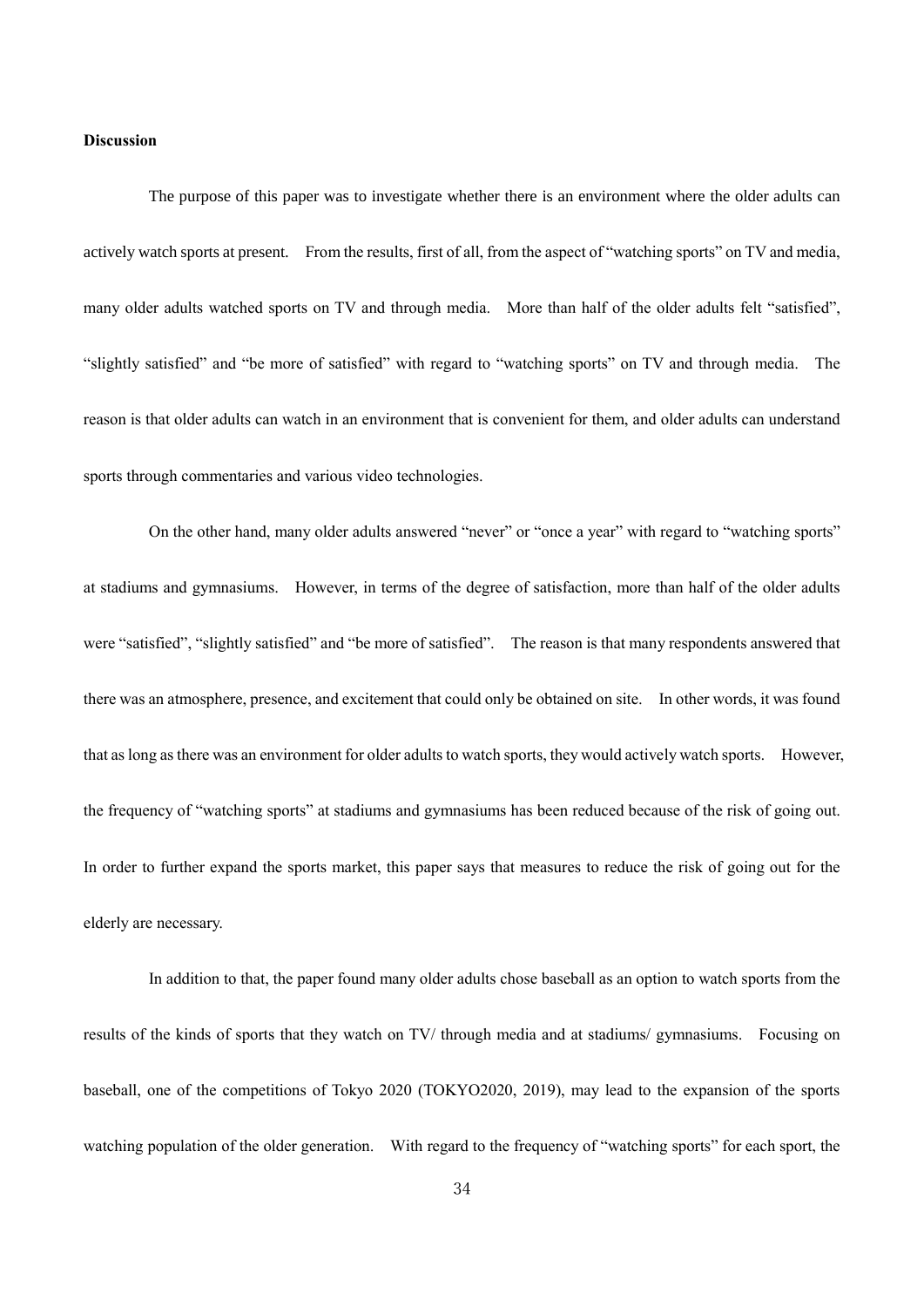frequency of "watching sports" is increasing in sports (for example, baseball and sumo) that many older adults watch on TV and through media. In terms of the frequency of "watching sports" at stadiums and gymnasiums, this paper was unable to find the frequency characteristics because there were few responses other than "baseball". Regarding the degree of satisfaction of "watching sports" for each sport on TV and through media, "golf", "sumo", and "tennis", which received many answers, were highly satisfied by the older adults. The characteristics of the degree of satisfaction of "watching sports" for each sport at stadiums and gymnasiums were not found because there were few answers other than "baseball".

According to the questionnaire results of "doing sports" and "supporting sports", 37 respondents (47.4%) answered "never", and many older adults have never participated in "supporting sports". The relationship between the frequency of "watching sports" and "doing sports" was not as expected. Even if the frequency of "watching sports" is high, this paper cannot be said that the frequency of "doing sports" is high. On the other hand, when the frequency of "watching sports" is low, the frequency of "doing sports" also is low. There was a variation in the relationship between "watching sports" and "supporting sports". Increasing the older population of "doing sports" and "supporting sports" through "watching sports" is one of the challenges of the sports industry.

However, this survey method was not statistically good. This is because the survey mainly prepared questions that allowed respondents to choose an answer. As a result, this paper only gave simple results. The survey also failed to compare the frequency and the degree of satisfaction of "watching sports" between TV / media and stadiums / gymnasiums. This is because there was a problem in how to make a questionnaire. In addition, the disadvantage of this survey method was that all of the answers were only within the memory of the older adults.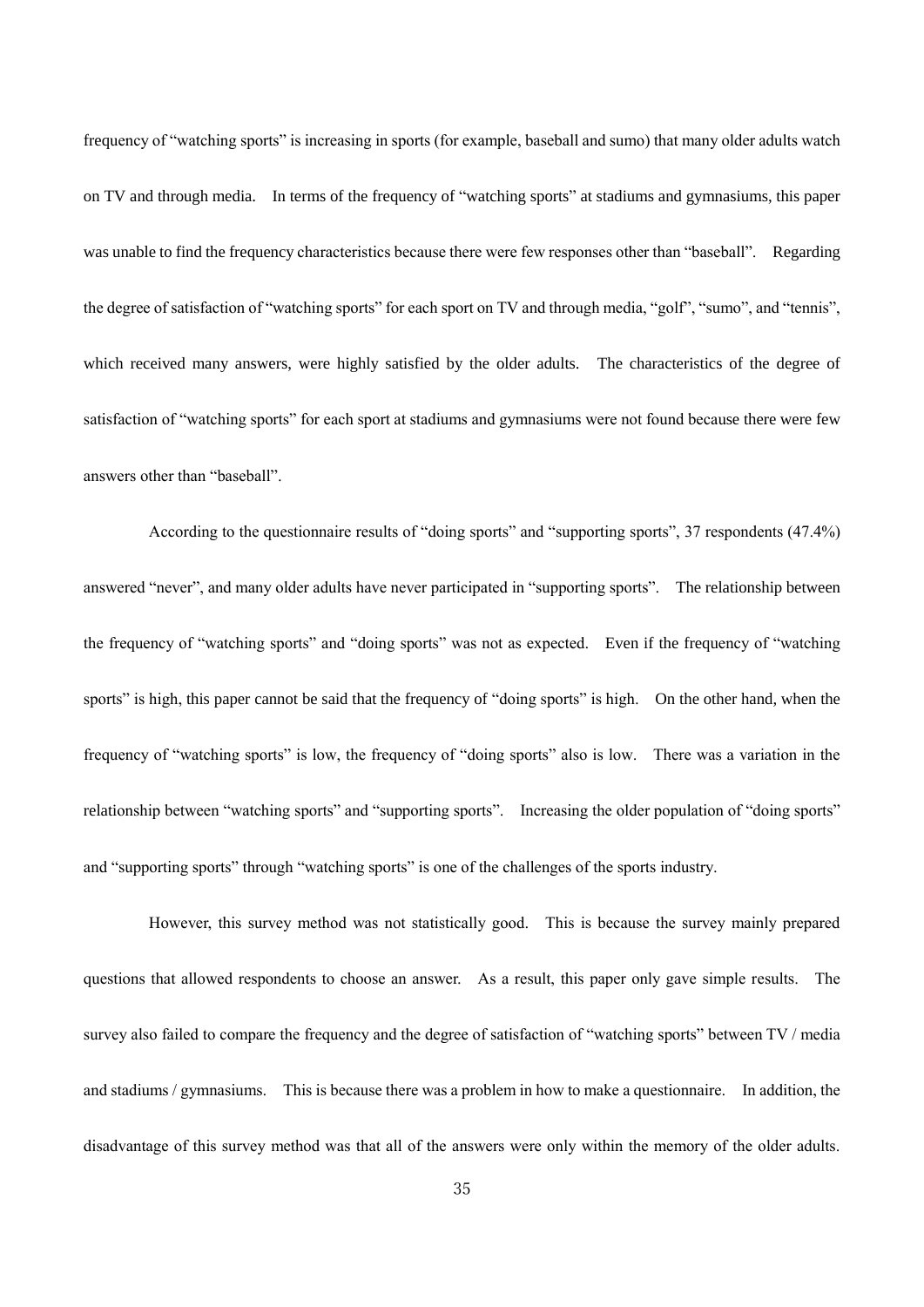Therefore, in this questionnaire, older adults answered while remembering their experiences of "watching sports". The results of this survey were the numerical value of each questions and the free description answers. From this survey, the most important harvest of this survey was to understand the current state of participation in sports watching for the older adults.

Until today, there has been a lot of discussion about sports with the older adults. However, those are "sports for improving the quality of life of the older adults" (Yamaguchi et al., 1996) and "regular physical activity in the older adults promotes healthy aging" (Oka et al., 2004). As described above, there are many cases where sports are linked to the quality of life and health promotion of the older adults. There are few surveys on older adults and "watching sports" as in this paper. In addition, participation of older adults is indispensable for the expansion of the sports industry, which is one of the social issues in Japan.

In conclusion, this paper should be used for older adults to participate in the sports industry, and it should be used to make "watching sports" more accessible to many older adults.

### **Acknowledgement**

I would like to thank Prof. Kohei Watanabe for setting up a questionnaire survey for the older adults, your advice and review of this paper.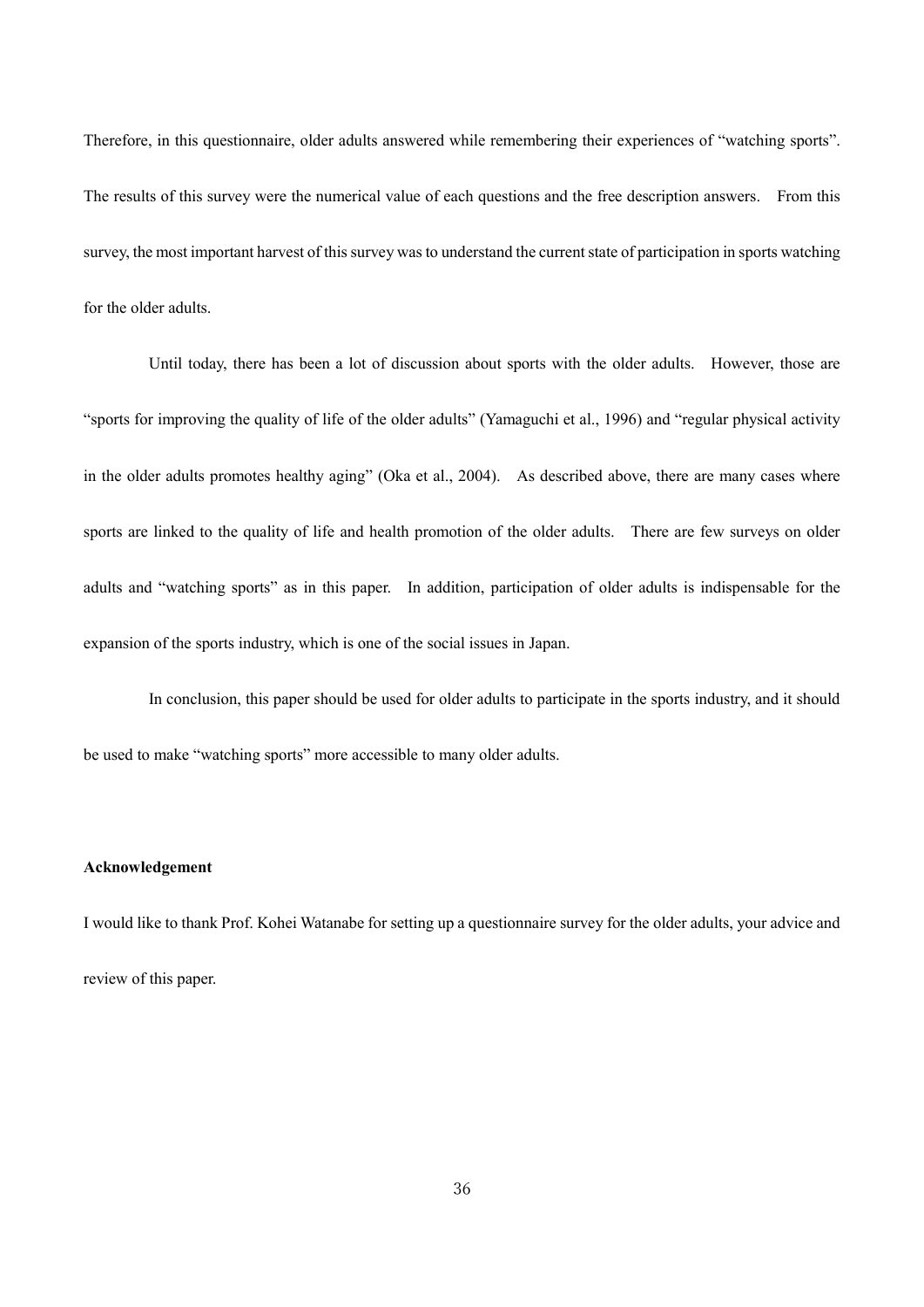#### **References**

Asai, S. (2011). Programming of Terrestrial Broadcasters and BS Digital Broadcasters by Genre, JSICR Journal, 29(3), 1-12

International Olympic Committee. (2019.10/20/2019). 2020 Olympics - Next Summer Olympic Games | Tokyo 2020, 2019,<https://www.olympic.org/tokyo-2020>

Japan External Trade Organization. (2019.03/31/2019). 世界に向かうスポーツ産業 , 2019, <https://www.jetro.go.jp/world/reports/2019/02/03f9994684b788e5.html>

Japan Sports agency and Ministry of Economy, Trade and Industry. (2016.12/10/2018). スポーツ未来開拓会議 中間報告, 2019,<https://www.meti.go.jp/press/2016/06/20160614004/20160614004-1.pdf>

Masumoto, M., Honma, K. (2014). Olympic spiritual culture as an intangible Olympic legacy, The Philosophic study of sport and physical education, 36(2), 97-107

Ministry of Economy, Trade and Industry. (2016.12/13/2017). 全体報告書 , 2019, [https://www.meti.go.jp/meti\\_lib/report/2016fy/000755.pdf](https://www.meti.go.jp/meti_lib/report/2016fy/000755.pdf)

Ministry of Education, Culture, Sports, Science and Technology. (2011.07/27/2011). スポーツ立国戦略, 2019, [http://www.mext.go.jp/a\\_menu/sports/kihonhou/attach/1308935.htm](http://www.mext.go.jp/a_menu/sports/kihonhou/attach/1308935.htm)

Ministry of Health, Labor and Welfare. (2018.06/02/2018).今後の高齢者人口の見通しについて, 2019, [https://www.mhlw.go.jp/seisakunitsuite/bunya/hukushi\\_kaigo/kaigo\\_koureisha/chiiki-houkatsu/dl/link1-1.pdf](https://www.mhlw.go.jp/seisakunitsuite/bunya/hukushi_kaigo/kaigo_koureisha/chiiki-houkatsu/dl/link1-1.pdf) Ministry of Internal Affairs and Communications Statistics Bureau (2019.09/20/2019). 人口推計 - 2019年(令